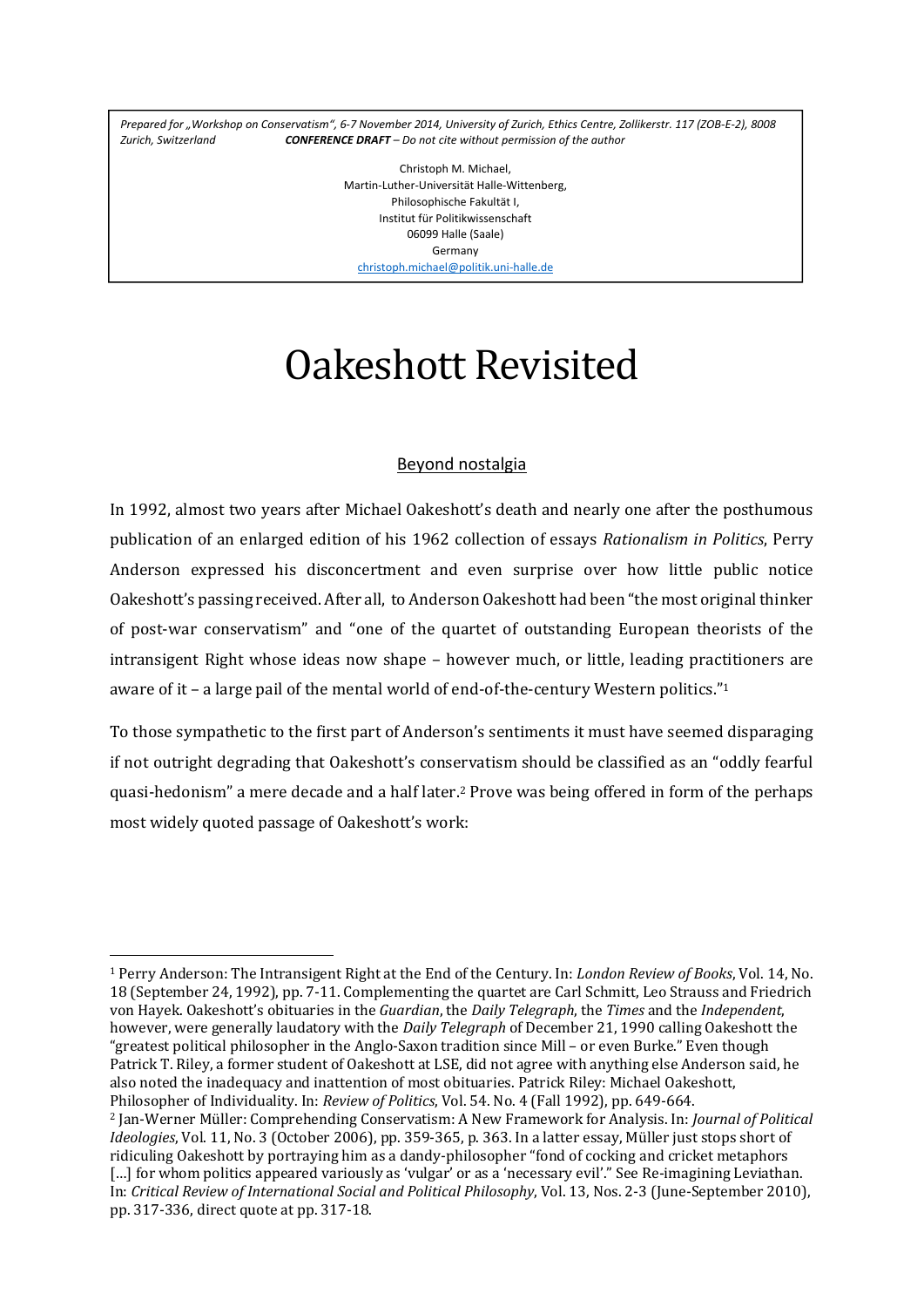"To be conservative, then, is to prefer the familiar to the unknown, to prefer the tried to the untried, fact to mystery, the actual to the possible, the limited to the unbounded, the near to the distant, the sufficient to the superabundant, the convenient to the perfect, present laughter to utopian bliss."3

It is this passage that led Princeton political scientist Ian-Werner Müller to classify Oakeshott as a proponent of what Müller calls *dispositional* or *aesthetic* conservatism. Semantically this may be justified in so far as Oakeshott himself frequently talks of conservatism as a disposition. But analytically this reduction to the level of passive nostalgia in favor of the past (or a peculiar vision of the present) seems hasty at best. Though Dana Villa and others have also picked up on "a palpable (Burkean) nostalgia for established ways of doing things"<sup>4</sup>, just a few pages further into the same essay, Oakeshott expounds on the conservative disposition in respect to government stating that it is found in

"the propensity to make our own choices and to find happiness in doing so, the variety of enterprises each pursued with passion, the diversity of beliefs each held with the conviction of its exclusive truth; the inventiveness, the changefulness and the absence of any large design; the excess, the over-activity and the informal compromise."<sup>5</sup>

It is from this observation of the self-government practiced by men and the informal adjustments of interests to one another that Oakeshott's understanding of the purpose of government develops. It is rooted in

"ritual, not in religion or philosophy; in the enjoyment of orderly and peaceable behavior, not in the search for truth or perfection. [It] rests upon the acceptance of the current activities and beliefs of its subjects, [and that] the only appropriate manner of ruling is by making and enforcing rules of conduct."<sup>6</sup>

Oakeshott, thus, regards the exercise of government as a very specific and limited activity, as "the rule of those engaged in a great diversity of self-chosen enterprises", not as the management of some broad political vision or single purpose of human activity, nor as the exercise of preserving present social and political arrangements, be it to undercut the rise to power of subordinate classes or simply out of aesthetic preferences.

5 Michael Oakeshott: On being conservative. In: *Rationalism in Politics and Other Essays*, foreword by Timothy Fuller, Indianapolis: Liberty Fund, 1991, pp. 426-27.

<sup>3</sup> Michael Oakeshott: On Being Conservative. In: *Rationalism in Politics and Other Essays*, foreword by Timothy Fuller, Indianapolis: Liberty Fund, 1991, pp. 407-437, p. 408. "On Being Conservative" was originally a lecture given at the University of Swansea in 1956.

<sup>4</sup> Dana Villa: Oakeshott and the Cold War Critique of Political Rationalism. In: *The Cambridge Companion to* Oakeshott, ed. by Efraim Podoksik, Cambridge: Cambridge University Press, 2012, pp. 319-344, 326. Villa, however, is clear that, unlike Strauss or Voegelin, there is "no longing in Oakeshott for 'the world we have lost'" and, unlike Burke, Oakeshott is not anti-modern but an "idiosyncratic modernist". Ibid.

<sup>6</sup> Ibid. , pp. 428‐29. 

<sup>7</sup> Ibid. , p. 429.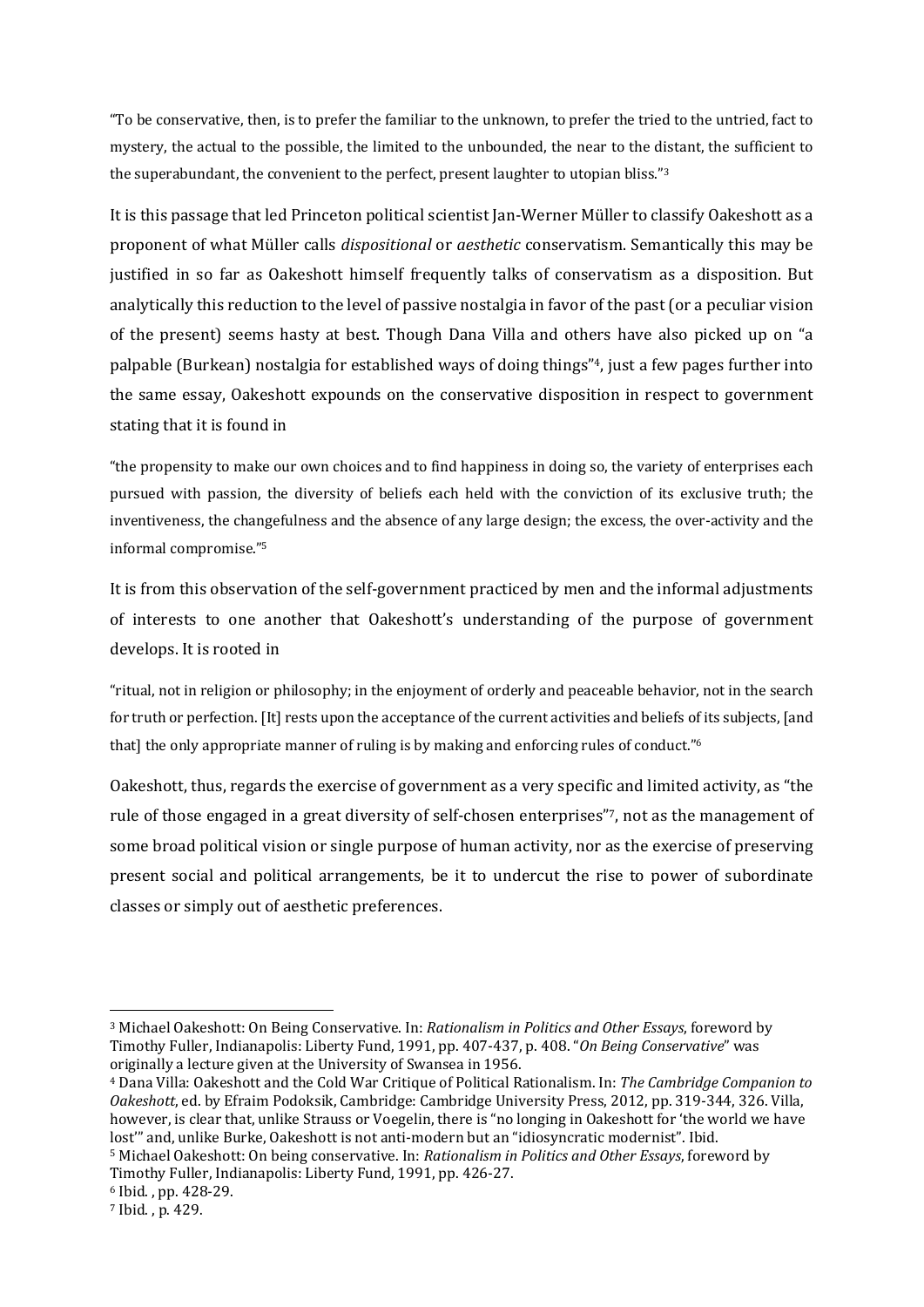The classification of Oakeshott's conservatism as aesthetic is even more surprising in view of the fact that in the intermediary years between Anderson's essay and Müller's research note more than two dozen monographs and numerous articles on Oakeshott's work had appeared on both sides of the Atlantic.<sup>8</sup> These have recently been complemented by two companions and a bilingual edited volume which – a few contributions aside –also merits the name.<sup>9</sup> All of these, though addressing often quite diverse aspects of the Oakeshottian oeuvre, show that it does not fit the clichés of political conservatism as reactionary, anti-modern or instinctively traditionalist. Meanwhile Oakeshott's reception has transcended Anglophone academia and is building across the Continent.<sup>10</sup> This would suggest that Oakeshott – after an initial slump in interest – is indeed on the way to becoming a classic of twentieth century political philosophy. Perhaps not quite as iconic as Rawls or Habermas but certainly on par with Friedrich A. v. Hayek, John Dewey or Richard Rorty. It also seems that Oakeshott, in the greater perspective of the history of philosophy, has successfully secured a place for himself. Ann Hartle, for example, argues that Oakeshott is joined with Michel de Montaigne in what Montaigne terms *accidental philosophy* for "Oakeshott's account of the essay form and of the meaning of philosophy are identical" and both acknowledge

<sup>&</sup>lt;sup>8</sup> A bibliography compiled by Efraim Podoksik between 2003 and 2009 can be accessed via the Michael Oakeshott Association at http://www.michael-oakeshott-association.com/index.php/bibliography It incorporates John Liddington's earlier bibliography which up until 1993 provided the most complete overview of Oakeshott's published work. See John H. Liddington: *The Achievement of Michael Oakeshott*, ed. by Jesse Norman, London: Gerald Duckworth, 1993.

<sup>9</sup> Paul Franco and Leslie Marsh (Eds.): *A Companion to Michael Oakeshott*. University Park: The Pennsylvania State University Press, 2012; Efraim Podoksik (Ed.): *The Cambridge Companion to Oakeshott*. Cambridge: Cambridge University Press, 2012; Michael Henkel und Oliver Lembcke (Eds.): *Politik und Praxis – Michael Oakeshott im Dialog*. Tübingen: Mohr Siebeck, 2013. The latter includes ten contributions in English and seven in German.

<sup>&</sup>lt;sup>10</sup> Recent translations include in Italian: *La politica moderna tra scetticismo e fede*, ed. by Agostino Carrino, Soveria Manelli: Rubbettino, 2013; in Spanish: *La actitud conservadora*, prólogo de Jesús Silva-Herzog Márquez, Madrid: Ediciones Sequitur, 2009; *Moral y politica en la Europa moderna*, traducción de Carmen Ors Marqués, prólogo a la edición Española Gerardo López Sastre, Madrid: Editorial Síntesis, 2008; *La voz del aprendizaje liberal*, traducción de Ana Bello, Buenos Aires y Madrid: Katz editors, 2009; *Lecciones de historia del pensamient politico*, vol. I (Desde Grecia hasta la Edad Media) y vol. II ((El carácter del estado moderno Europeo), introducción, traducción y edición al cuidado de Francisco Javier López Atanes, Madrid: Unión Editorial, 2012/13; *Sobre la historia y otros ensayos*, traducción de María Victoria Rodil, Buenos Aires y Madrid: Katz editors, 2013; in French: *Morale et politique dans l'Europe modern*, preface de Olivier Seyden, Paris: Les Belles Lettres, 2006; *L'association civile selon Hobbes* (suivi de cinq essais sur Hobbes), traduction de Dominique Weber, Paris: Vrin, 2011; *Du conservatism*, traduction de Jean-François Sené, preface d'Adrien Guillemin, Paris: Editions du Félin, 2012; in Hungarian: Politikai racionalizmus, trans. by T. Kállai and T. Szentmiklósi, Budapest: Új Mandátum Könyvkiadó, 2001; in Portuguese: *Ser conservador*, tradução por Rafael Borges, available at

https://dl.dropboxusercontent.com/u/35133614/SerConservador\_Oakeshott.pdf; and in Russian: Ratsionalizm v Politike i Drugie Statii, ed. by L.B. Makeeva, A.B. Tolstova and M.F. Kosilova, trans. by I.I. Myuoberg, E.V. Kosilova, Y.A. Nikiforov and O.V. Artemieva, Moscow: Ideia-Press, 2002.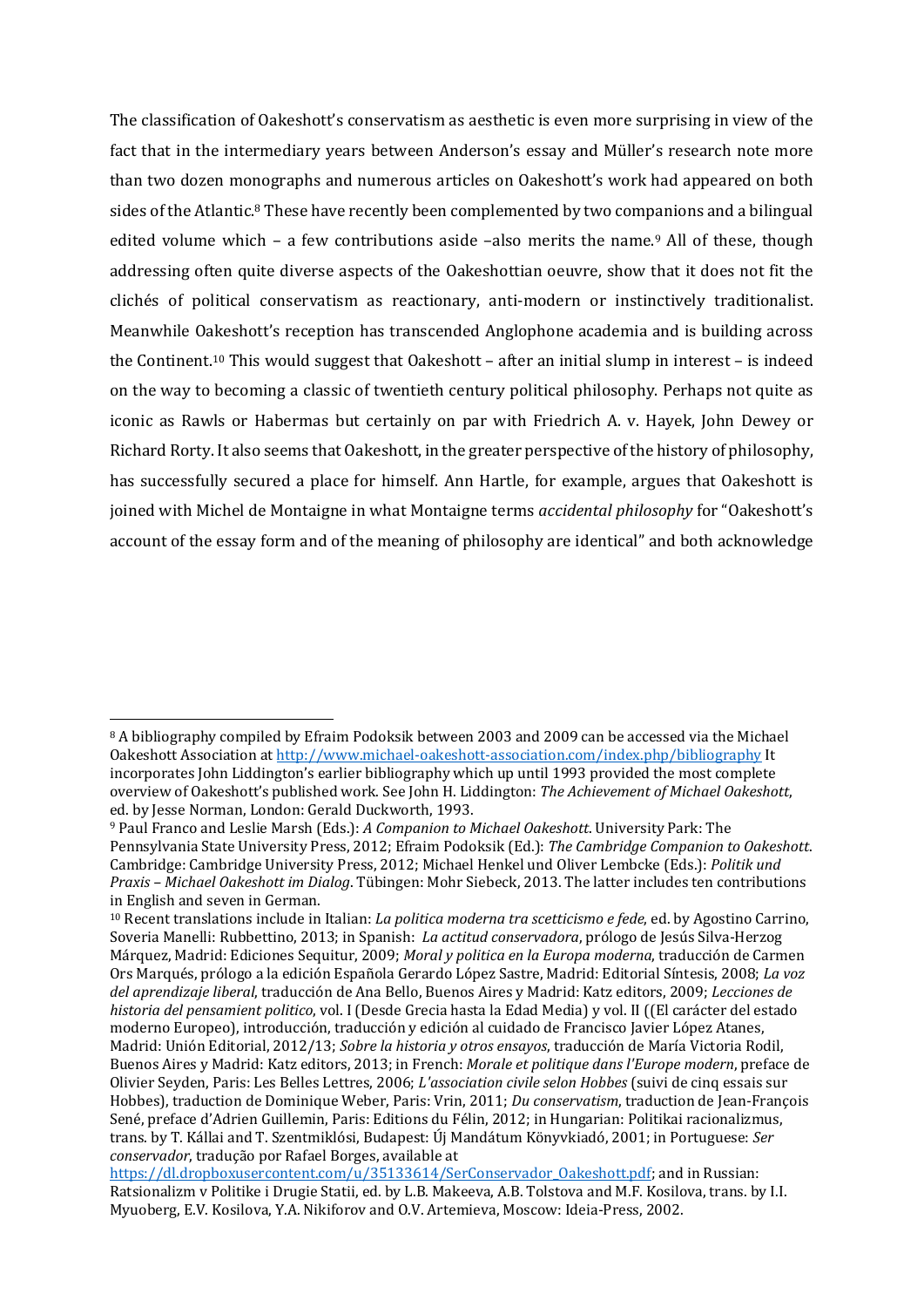the radical contingency of being and recognize the limits of politics.<sup>11</sup> Oakeshott's 1929 essay *Religion and the World*, Hartle claims, might well be read as a portrait of Montaigne.<sup>12</sup>

However, scholars of Montaigne as of Oakeshott have long debated whether they should be best thought of as conservative or liberal thinkers and both views seem credible to some extend but neither satisfactory by itself.<sup>13</sup> This is the case because, as Hartle suggests, the categories of conservatism and liberalism do not capture but rather obscure the deeper division between those "who profess a faith in politics, and thus in human reason, to secure the human good (i.e. perfection) and those who are skeptical concerning the ability of government and who want to limit its power".<sup>14</sup> And bearing in mind that "concepts are not hermetically sealed and allow for fluid, if controlled, movement across their vague boundaries"<sup>15</sup>, such quarrels over conceptual branding might be entertaining in their own ways but more often than not converge on tediousness. They also suffer from a misunderstanding of the workings of political ideologies. In his political essays Oakeshott himself recognized that political concepts are interrelated, mutually interacting and often characterized by fundamental ambiguity and it is this ambiguity which, as Hanna Pitkin points out, gives them their meaning and makes their functioning possible.<sup>16</sup>

For the political scientist, what takes precedence then is not the question of how to coherently integrate heterogeneous and often inconsistent elements of a particular ideology or distill a

 11 Ann Hartle: *Michel de Montaigne: Accidental Philosopher*. Cambridge: Cambridge University Press, 2003, direct quote at p. 37. Thanks to letter to Patrick T. Riley we know that Oakeshott regarded Montaigne along with St. Augustine – as the "two most remarkable men who have ever lived". See Patrick Riley: Michael Oakeshott, Philosopher of Individuality. In: *Review of Politics*, Vol. 54. No. 4 (Fall 1992), pp. 649-664.

<sup>&</sup>lt;sup>12</sup> Ibid., p. 167. See Michael Oakeshott: Religion and the World. In: *Religion, Politics and the Moral Life*, ed. by Timothy Fuller, New Haven and London: Yale University Press, 1993, pp. 27-37.

<sup>&</sup>lt;sup>13</sup> On Montaigne see the overview in Hartle: *Michel de Montaigne*, p. 278n14; on Oakeshott see, for example, Leslie Marsh: Oakeshott and Hayek: Situating the Mind. In: *A Companion to Michael Oakeshott*, ed. by Paul Franco and Leslie Marsh, University Park: The Pennsylvania State University Press, 2012, p. 261; Andrew Gamble: Oakeshott's Ideological Politics: Conservative or Liberal? and William A. Galston: Oakeshott's Political Theory: Recapitulation and Criticisms. Both in: The Cambridge Companion to Oakeshott, ed. by Efraim Podoksik, Cambridge: Cambridge University Press, 2012, pp. 153-176 and 222-244 respectively, as well as the references given on p. 242n1. Edmund Fawcett has further argued that both Oakeshott's and Isaiah Berlin's "modest view of what politics could accomplish" exemplified "aspects of the constraints that liberals place on acceptable social order." Edmund Fawcett: Oakeshott and Berlin: Letting Politics Alone and 'Negative' Liberty. In: *Liberalism: The Life of an Idea*. Princeton, N.J.: Princeton University Press, 2014, p. 317.

<sup>&</sup>lt;sup>14</sup> Hartle: *Michel de Montaigne*, p. 220. To the same effect see also Noel Malcolm: Oakeshott and Hobbes. In: *A Companion to Michael Oakeshott*, ed. by Paul Franco and Leslie Marsh, University Park: The Pennsylvania State University Press, 2012, p. 224.

<sup>15</sup> See Michael Freeden: Political Concepts and Ideological Morphology. In: *The Journal of Political Philosophy*, Vol. 2, No. 2 (June 1994), pp. 140-164, direct quote at 154-55. Freeden argues that the specificity of political concepts is the result of respective combinations of two factors, "the presence of an ineliminable component, albeit an undifferentiated form rather than hard and substantive; and a nonrandom, even if widely variable, collection of additional components that are locked in to that vacuous 'de facto' core in a limited number of recognizable patterns". Ibid. p. 149. See also the in-depth discussion in Freeden's *Ideologies and Political Theory: A Conceptual Approach*. Oxford: Clarendon Press, 1996. <sup>16</sup> Hanna Fenichel Pitkin: Inhuman Conduct and Unpolitical Theory. In: *Political Theory*, Vol. 4, No. 3 (August 1976), pp. 301-320, 317.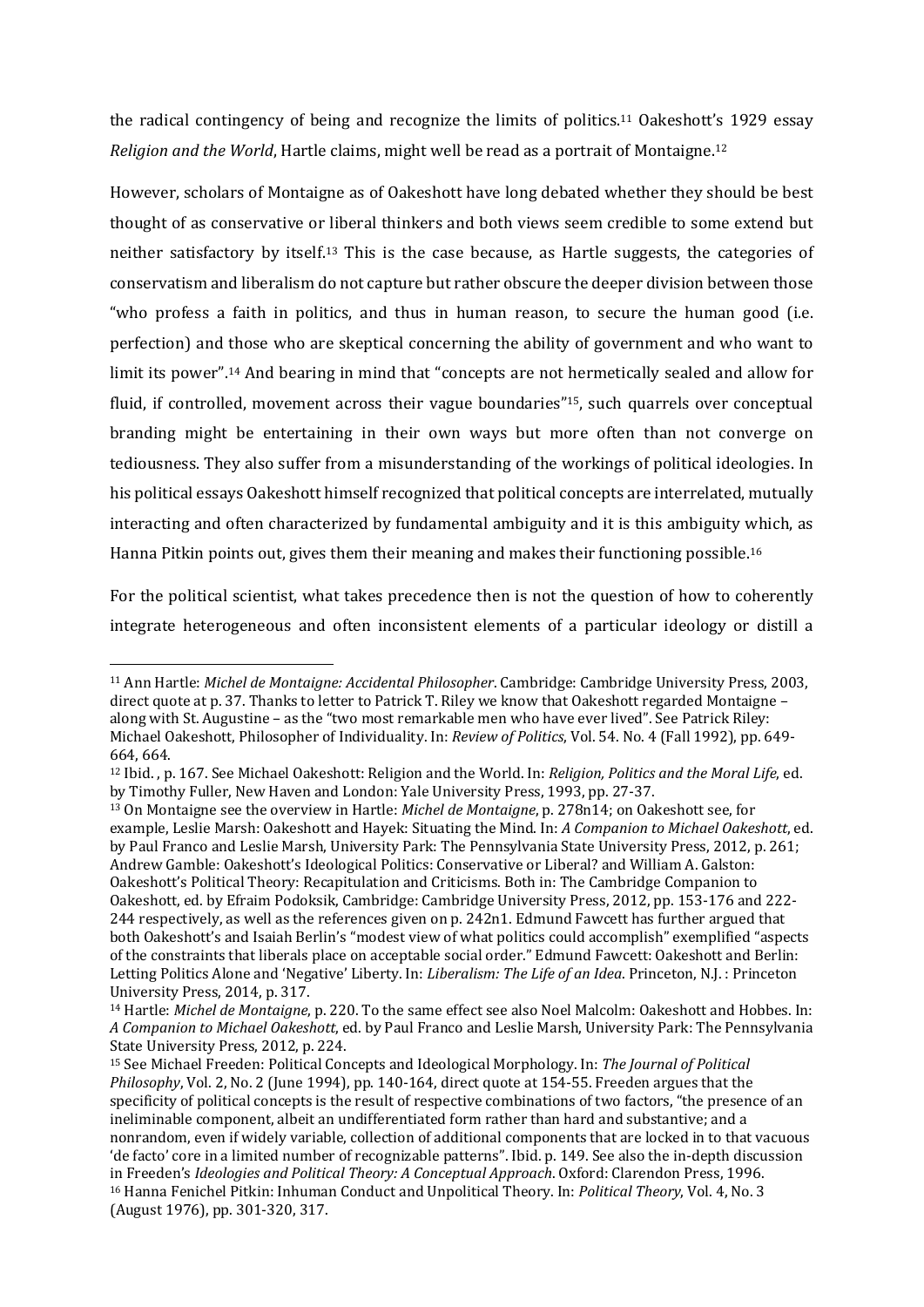'standard case' but rather why certain views attained a dominant political position at the time they did. Liberalism and conservatism thus do not appear as mutually contradictory sets of political ideas. Rather they need to be situated within the broader political, social and cultural shifts to which both had to find new ways to accommodate.<sup>17</sup>

Both, Montaigne as well as Oakeshott, did not believe that politics can provide a way for the attainment of the human good and it is this skepticism which moderates against rational schemes of change and rational ideals of perfection. Contrary to the modern belief that "the realization of the ideal state is inherent in reason itself", both seem to think that the task of political philosophy is not to be an instrument of rule but that of limiting the pretensions of politics. But perhaps Montaigne was more aware than Oakeshott that there is "no possibility of real innocence in the world of politics." That is, even if one consciously shied away from getting one's own hands dirty as Oakeshott, not out of a sense of aloofness but for genuine methodological reasons, seems to have done. Political philosophy, for him, could not be expected to provide secure foundations, nor to "increase our ability to be successful in political activity", it had no power to "guide or to direct" us in the enterprise of pursuing the intimations of our tradition" and thus, in a sense, it had "nothing but a history."<sup>18</sup>

For Montaigne, the defense of private life – what Oakeshott called the richness and plurality of any tradition – required resistance to the ever-expanding claims of the universal and homogenous state.<sup>19</sup> To be sure, this is of more than just incidental concern. In Oakeshott's time scarcely anyone needed reminding that the ethnic, religious and cultural homogeneity of the European nation states was the result of an age of extremes and Oakeshott's might in part have well been a "call for quiet"<sup>20</sup> as well as constraint in the face of totalitarianism's mid-century suffocating grip on the meaning of human existence. In our own time, concerns may seem of less immediacy and greater ambiguity such as the increasing disenfranchising and depoliticizing of the public sphere as a forum of political deliberation, the effects of a global consumer culture or the increasing

 $17$  For a more detailed discussion see Harald Bluhm und Christoph M. Michael: Anglo-American Conservatism since Thatcher and Reagan. In: *Neue Politische Literatur*, Vol. 58, No. 3 (2013). It is especially in terms of comparative research that the contextualization of conservatism and liberalism within a shared conceptual field recommends itself. See also paradigmatically Daniel T. Rodgers: *Age of Fracture*. Cambridge, MA: Belknap Press, 2011.

<sup>18</sup> Michael Oakeshott: Political Education. In: *Rationalism in Politics and Other Essays*, foreword by Timothy Fuller, Indianapolis: Liberty Fund, 1991, pp. 43-69, direct quotes at pp. 65.

<sup>19</sup> Hartle: *Michel de Montaigne*, pp. 223‐225. 

<sup>20</sup> Edmund Fawcett: *Liberalism: The Life of an Idea*. Princeton, N.J. : Princeton University Press, 2014, p. 317. Oakeshott had expressed a growing disdain towards political ideologies in *The Social and Political Doctrines of Contemporary Europe*. Cambridge: Cambridge University Press, 1939.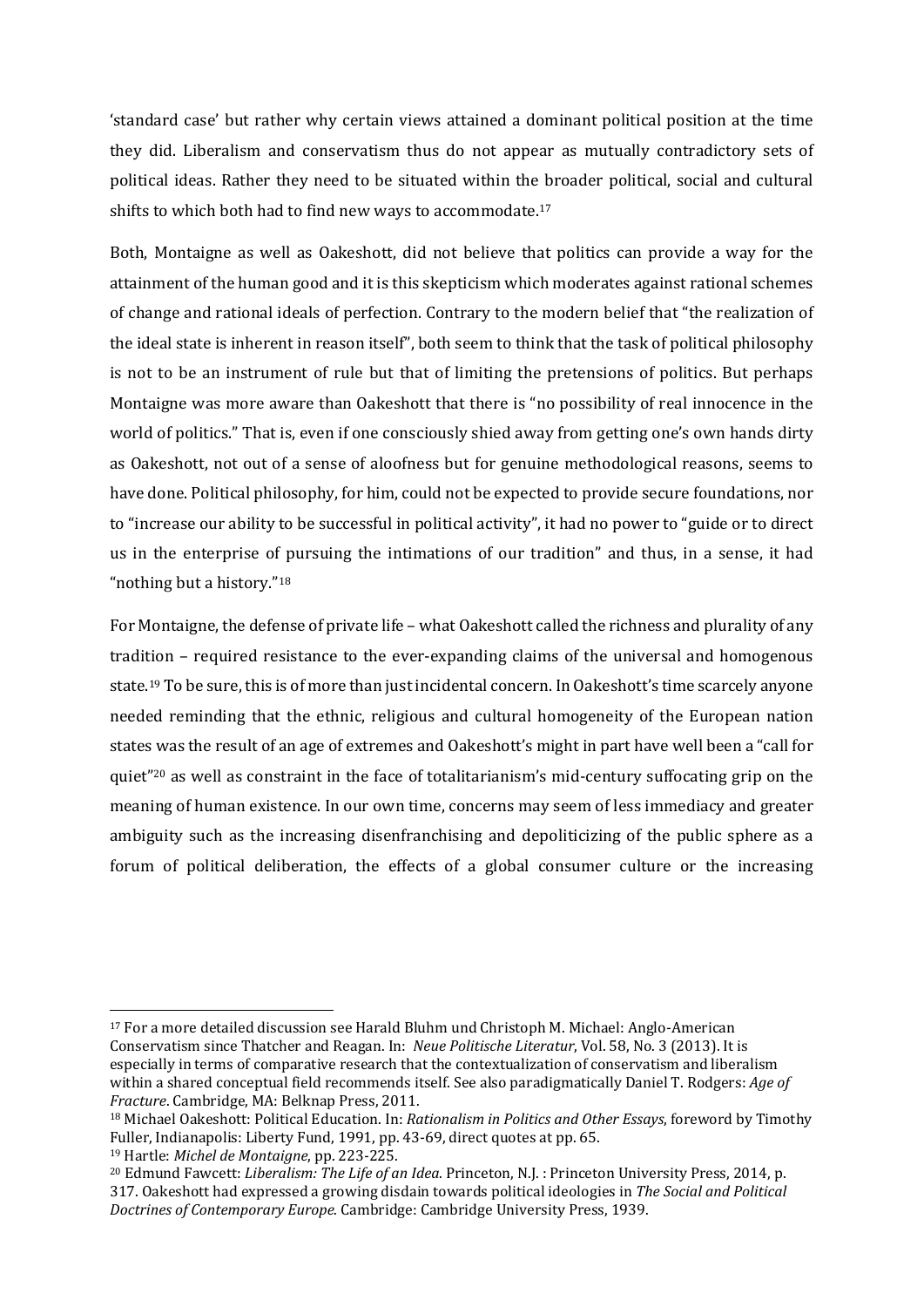encroachment on private life by what to its critics seems like the realization of an Orwellian surveillance society.<sup>21</sup>

In what follows I cannot hope to comprehensively review the yields of almost a quarter of a century of scholarship since Oakeshott's death, nor distill his vision of politics – or for that matter political philosophy - in any conclusive form. I will have very little, if anything, to say on Oakeshott's philosophical inheritance of idealism, his philosophy of history and religion, nor on his writings on education and aesthetics. Rather, I would like to revisit two of his most important and widely read contributions to political philosophy and, secondly, in pairing Oakeshott with Sir Bernard Williams, I argue – perhaps counter-intuitively – for the continued relevance of his style of thought. As such, I'm not quite sure whether this makes me guilty of Jesse Norman's charge made at last year's Oakeshott Memorial Lecture at LSE that most of those who "invoke Oakeshott in and around politics have actually [not] read much of him, since they almost always ignore his greatest works *Experience and its Modes* and *On Human Conduct*.<sup>22</sup>

# "Rationalism in Politics" and "Hobbes on Civil Association"

What Oakeshott is, and very likely will continue to be, best known for is his critique of rationalism and his work on the history of political thought, in particular his reading of Hobbes. As a scholar of Hobbes Oakeshott argued that both the mechanistic-materialist view and that of Hobbes as a defender of despotism were in fact misconceived. As were the ones that saw in Hobbes's civil philosophy the beginning of "sociology, or a science of politics". Oakeshott, instead, read Hobbes as "the most radical" of all sceptics (e.g. Montaigne or Pascal) with a distinct late scholastic legacy that set him apart from Spinoza and Descartes, a philosophical rationalist and yet anti-rationalist when it came to politics. $23$ 

What seemed to draw Oakeshott to Hobbes was a particular reading of the historical development of individuality and the form of political order – *civitas* – it gave rise to, and of *Leviathan* as an

<sup>&</sup>lt;sup>21</sup> Exemplarily see Helen Fenwick: Criminalising Public Disorder and Anti-Social Behaviour. In: *Civil* Liberties and *Human Rights*. London: Cavendish, 2007, pp. 505-517; and Graeme Gerrard and Richard Thompson: Two Million Cameras in the UK. In: *CCTV Image*, No. 42 (Winter 2011), pp. 11-12.

<sup>&</sup>lt;sup>22</sup> Jesse Norman: Burke, Oakeshott and the Intellectual Roots of Modern Conservatism. [Oakeshott Memorial Lecturel, November, 12 2013. A podcast of the Lecture is available at

http://www.lse.ac.uk/newsAndMedia/videoAndAudio/channels/publicLecturesAndEvents/player.aspx?i d=2106 

<sup>23</sup> Michael Oakeshott: Introduction to Leviathan. In: *Hobbes on Civil Association*. Indianapolis: Liberty Fund, 1975, pp. 11, 21, 27, 32.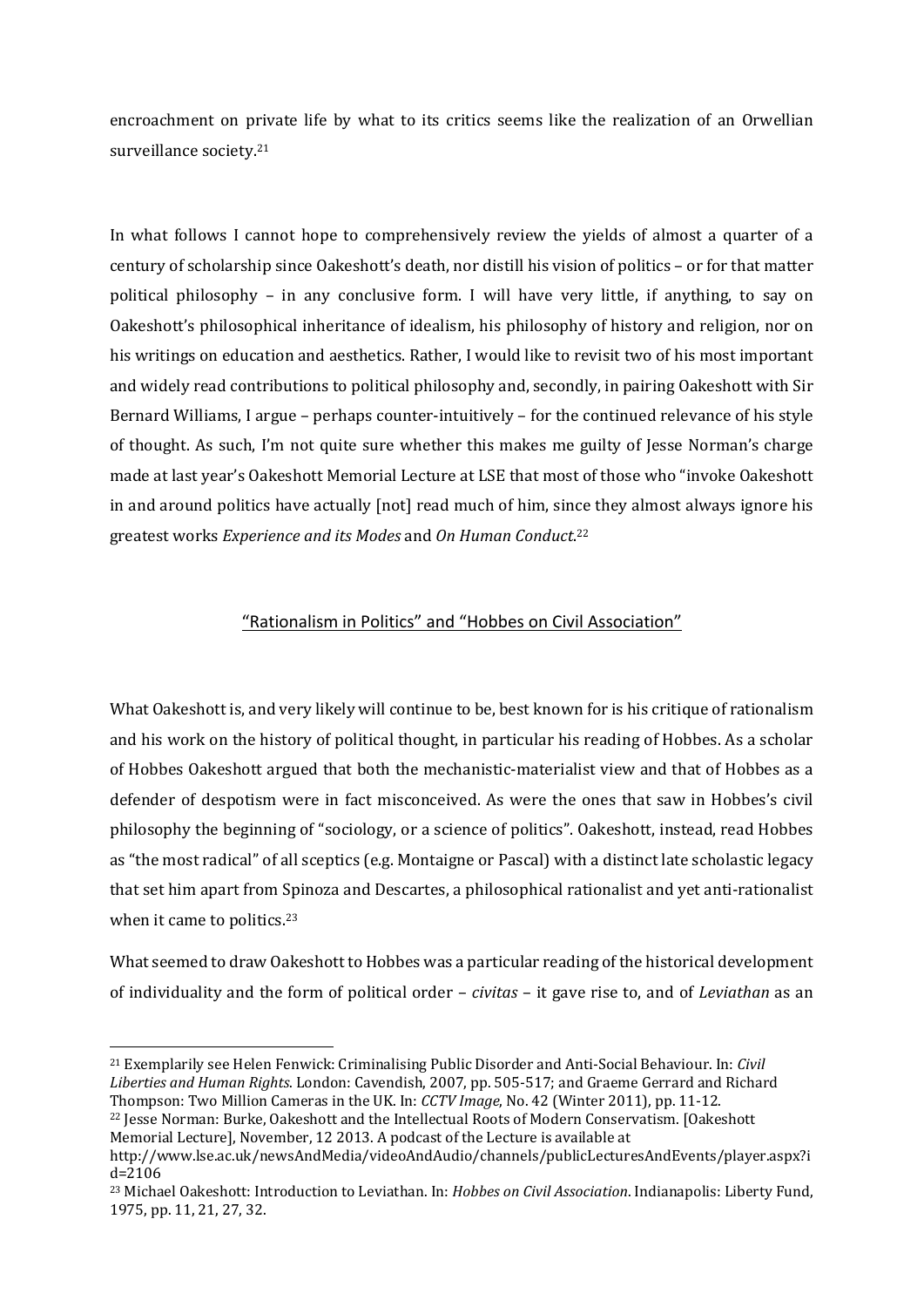exploration of the morality of individuality of "separate and sovereign individuals associated with one another" and into the causes of such association.<sup>24</sup> Oakeshott argued that it led to a particular form of mutual accommodation in which men "have not surrendered their right to pursue felicity, they have surrendered only their right each to do this unconditionally" and

"transferred the right of each to govern himself to a sovereign Actor; they have covenanted with one another to authorize all his actions, each to avouch every such action as his own, to submit their judgements and wills to his judgement and will in all that concerns their peace and security, to obey his commands, and to pledge all their strength and power to support the exercise of this authority".<sup>25</sup>

More interestingly, Oakeshott interprets Hobbes to understand human life as a tension between the primary passions of pride (to be recognized and honored by other men as preeminent) and fear (the dread of violent and shameful death at the hand of another man) and he ultimately thinks that Hobbes gave precedence to pride, not fear, in the emancipation of men manifesting itself within a civitas. This, Oakeshott thinks, is the "obscure heart of Hobbes's moral theory". Whereas "those whose heads were [not] strong enough to withstand the giddiness provoked by his scepticism" would only grasp Hobbes as saying that pride is a vice and mankind must purge itself of its illusions even when it is not vainglory; and that it is fear which provokes "reason to suggest the convenient articles of peace" (thus generating the morality of the tame man), Oakeshott recognized another, esoteric meaning in Hobbes's theory of civil obligation.

In this implicit line of argument, emancipation from the fear of shameful death is still sought but it takes place by a "moralization of pride itself", emancipation result from the character of a man "whose disposition is to overcome fear not be reason (that is, by seeking a secure condition of external human circumstances) but by his own courage", a man, "who (in Montaigne's phrase) 'knows how to belong to himself,' and who"  $\lceil \ldots \rceil$  keeps his word "not merely because he fears the consequences of breaking it, but from 'a glory or pride in appearing not to need to beak it'." The virtuous side of pride is self-love free from delusions of omnipotence, a self-love which "appears" as self-knowledge and self-respect," and in which

"the delusions of power over others is replaced by the reality of self-control, and the glory of the invulnerability which comes from courage generates magnanimity, peace. This is the *virtue* of pride whose lineage is to be traced back to the nymph Hybris, the reputed mother of Pan by Zeus; the pride which is reflected in the *megalopsychos* of Aristotle and at a lower level in the wise man of the Stoics; the *sancta superbia* which had its place in medieval moral theology; and which was recognized by Hobbes as an

<sup>&</sup>lt;sup>24</sup> Oakeshott: The Moral Life in the Writings of Thomas Hobbes. In: Ibid., p. 82.

<sup>&</sup>lt;sup>25</sup> Oakeshott: Introduction to Leviathan. In: Ibid., p. 44, 47.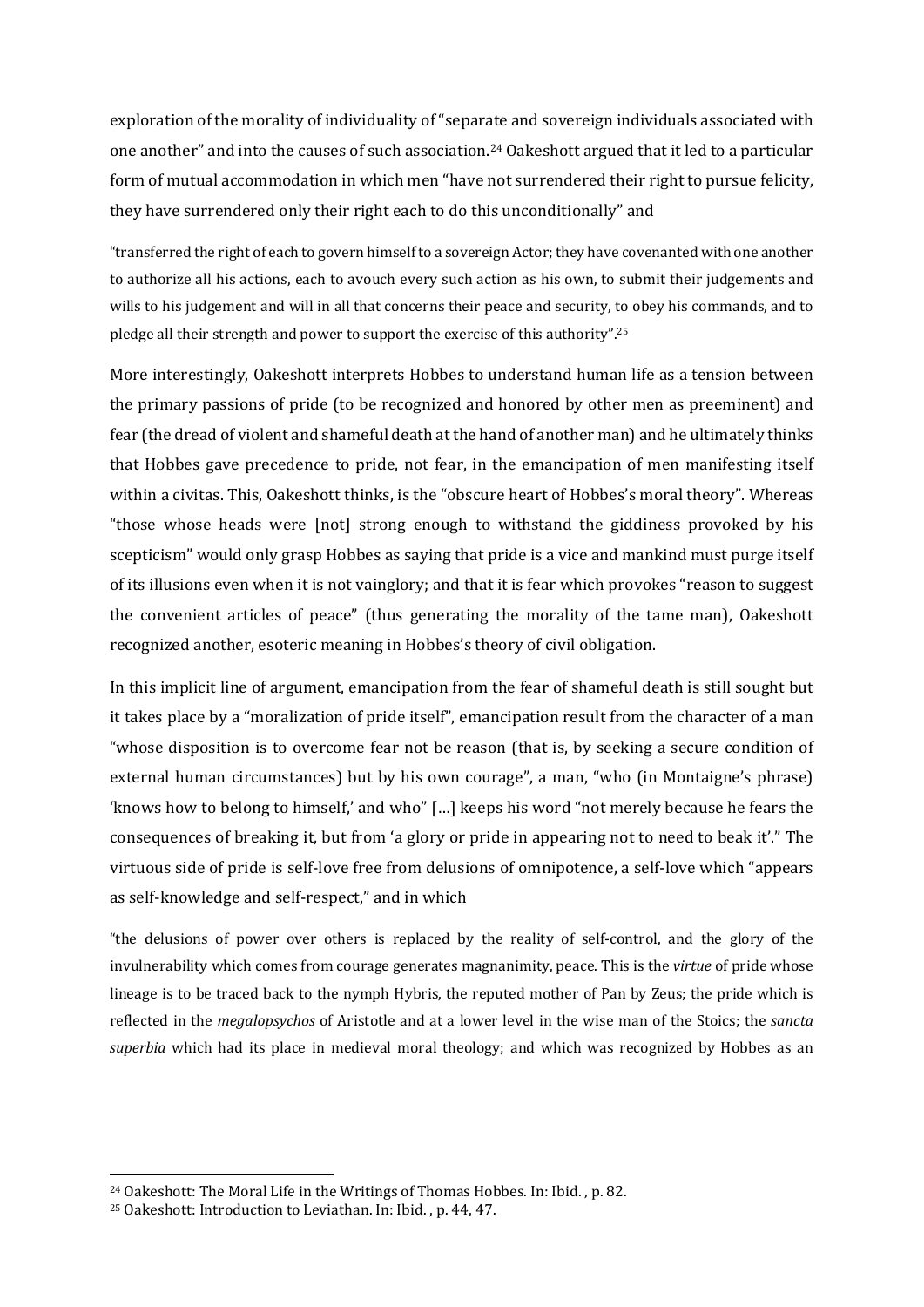alternative manner to that suggested by fear and reason of preserving one's own nature and emancipating oneself from ... the strife which this fear generates."26

Pride and self-esteem thus do supply "an adequate motive for endeavouring peace" and this specific idiom of the morality of individuality rescues proud man from the lows of the bourgeois morality of the tame man who has settled for safety instead of the brilliance of life; and thus can, according to Oakeshott, justly be called "aristocratic".<sup>27</sup>

Hobbes is portrayed, here, as a stout individualist and perhaps this is most clear in the discussion of civil obligation and the non-instrumentality and non-purposiveness of the state. As Oakeshott puts it,

"Hobbes is not an absolutist precisely because he is an authoritarian" and this separates him from "the rationalist dictators of his or any age. Indeed, Hobbes [...] had in him more of the philosophy of liberalism than most of its professed defenders."28

Neither, Oakeshott argued, does Hobbes's civitas compromise the individuality of the covenanters, nor is the Sovereign's absolutism destructive of individuality. This is the case since the covenanters "have not surrendered their right to pursue felicity; they have surrendered only their right each to do this unconditionally", even despite this right not being retractable, and, secondly, though as cives they are subject to artificial impediments to their conduct, namely civil laws, these impediments "have been authorized by themselves" and are thus a self-inflicted diminution of freedom. The moral authority of the sovereign, that "Mortall God", derives solely from an act of will of those obliged.

What is more, there is and can be no common or communal felicity since "neither before nor after the establishment of civil association is there any such thing as the *People*, ... Whatever community exists must be generated by individual acts of will", and there is in Hobbes's association "no concord of wills, no common will, no common good; its unity lies solely in the singleness of the Representative, in the *substitution* of his one will for the many conflicting wills."<sup>29</sup> As Hobbes famously put it in chapter 17 of *Leviathan*: "For by this Authoritie, given him by every particular man in the Common-Wealth, he hath the use of so much Power and Strength conferred on him, that by terror thereof, he is inabled to forme the wills of them all". There is a distinct echo of Hobbes consistently present in Oakeshott's work on questions of political obligation and legitimate authority. In a 1975 essay, for example, Oakeshott faults what he perceives to have

 $26$  This and the preceding quotes come from Oakeshott: The Moral Life in the Writings of Thomas Hobbes. In: Ibid., pp. 98, 126-133, italics in the original.

<sup>&</sup>lt;sup>27</sup> Ibid. . p. 133.

<sup>&</sup>lt;sup>28</sup> Oakeshott: Introduction to Leviathan. In: *Hobbes on Civil Association*. Indianapolis: Liberty Fund, 1975, p. 67. 

 $29$  Ibid., pp. 40, 44, 65, italics in the original.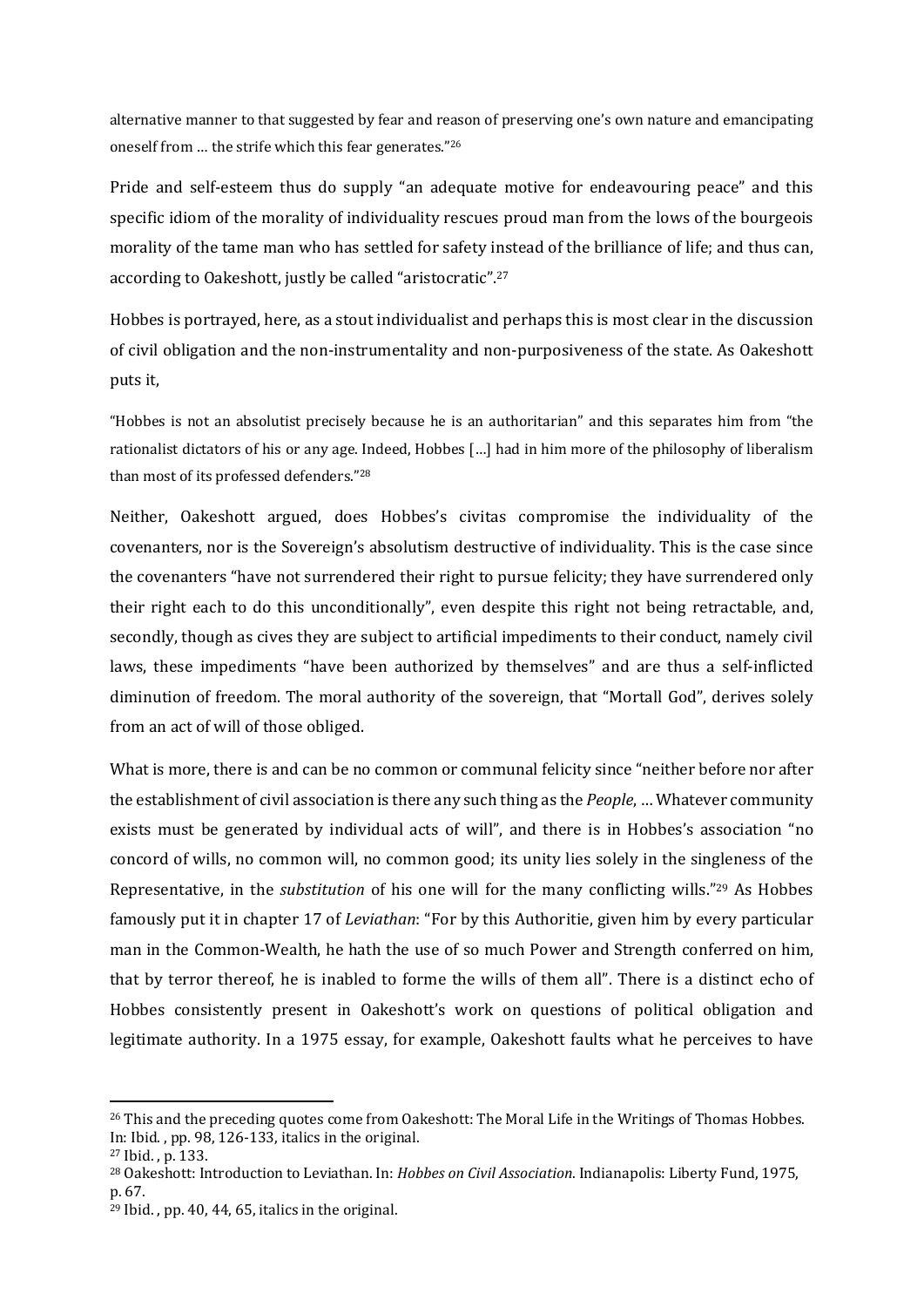achieved an unwarranted orthodoxy in political discourse, namely a conception of rule as the exercise of power and the modern state as constituted by an apparatus of power. This doctrine he dismisses as "a half-baked affair [...] unable to recognize the difference between legitimate and illegitimate power". For Oakeshott, the relationship of the office of rule in a modern state and its subjects is first of all one of authority and obligation, and not a power relationship of compulsion and obedience. The authority to effectively enforce the fulfilment of obligations derives not from the power-apparatus at hand, but from the authority to prescribe non-instrumental rules of conduct. What turns a person into a subject of the apparatus of power, and an injury into a penalty, is failure to fulfil an obligation. Where this link between power and authority in an association is severed, tyranny reigns.<sup>30</sup>

Interestingly though a look at the *Cambridge Companion to Hobbes's Leviathan* published in 2007 may suggest, quite to the contrary of much of the work on Oakeshott, that his framing of Hobbes lost its relevance for contemporary scholarship. There, Oakeshott is only mentioned twice and that merely in passing, trailing both Leo Strauss and Carl Schmitt by a considerable margin while in the *Cambridge Companion to Hobbes*, Alan Ryan ploughs a lonely furrow in acknowledging that his general perspective on Hobbes is not "unlike that of Michael Oakeshott in *Hobbes on Civil Association*".31

Oakeshott understood politics as "attending to the general arrangements of a society" by which he meant first of all those "hereditary co-operative groups ... aware of a past, a present, and a future, which we call 'states'". What he termed general arrangements included customs, institutions, laws or diplomatic decisions. A collection of people lacking "recognized traditions of behavior" and whose arrangements "intimated no direction for change" or "needed no attention" were to him clearly "incapable of politics".<sup>32</sup> These traditions of behavior from which politics as an activity "springs" are understood as dynamic, generating the need of their own amendment and Oakeshott viewed them as "at once coherent and incoherent". Politics is thus concerned with the amendment of existing arrangements of a society, as an exploration of "what is intimated in them" or, as I would put it in a more contemporary idiom, as a continuous process of civil repair. This conception of politics urges us to thoroughly engage with our own tradition and make its

<sup>30</sup> Michael Oakeshott: Talking Politics. In: *Rationalism in Politics and Other Essays*, foreword by Timothy Fuller, Indianapolis: Liberty Fund, 1991, pp. 438-461, direct quotes at pp. 446, 447.

<sup>31</sup> Alan Ryan: Hobbes's Political Philosophy. In: *The Cambridge Companion to Hobbes*, ed. by Tom Sorell, Cambridge: Cambridge University Press, 1996, pp. 208-245, direct quote on p. 241. See also Alan Ryan: Hobbes and Individualism. In: *Perspectives on Thomas Hobbes*, ed. by G. A. J. Rogers and Alan Ryan, Oxford: Clarendon Press, 1988, pp. 81-105.

<sup>32</sup> Michael Oakeshott: Political Education. In: *Rationalism in Politics and Other Essays*, foreword by Timothy Fuller, Indianapolis: Liberty Fund, 1991, pp. 43-69, direct quotes at pp. 44, 56.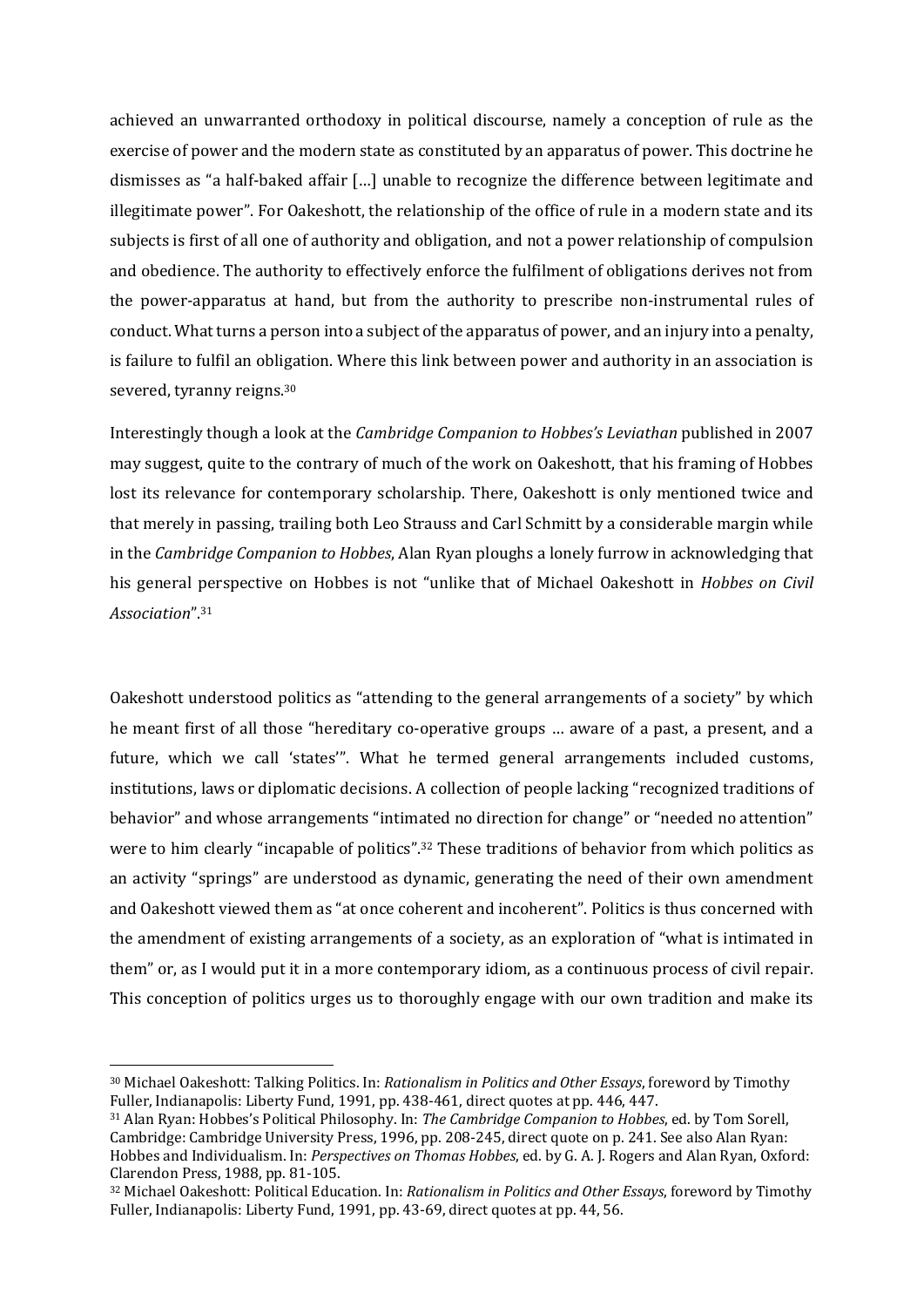whole resources available to us – it is, at the academic level, primarily "an historical study ... concerned with the detail of the concrete" $33$  – while it militates against the threat of rationalism.

The head-on attack on Rationalist and near-Rationalist politics Oakeshott launched in his 1947 essay *Rationalism in Politics* needs to be read, I would argue, as wedged between the traumas of European empires swept away, rabid nationalism, bloodshed and genocide on an unprecedented scale, and the seeming ascendency of Fabian socialism to power with a postwar Labour government as well as the beginning of bloc confrontation of the Cold War.<sup>34</sup> This is of particular importance, for the contemporary reader unfamiliar with other parts of Oakeshott's work may well think him to put forth an (epistemologically grounded) version of cultural critique.

The "disease" of Rationalism in politics, he claims, not only "amounts to a corruption of the mind" but also "dries up the mind itself", "you cannot escape its errors" since it is "without the power to correct its own shortcomings". Once a society has been thoroughly infected, there's no cure and "how deeply the rationalist disposition of mind has invaded our political thought and practice is illustrated by the extent to which [unselfconsciously established] traditions of behavior have given place to ideologies".<sup>35</sup> Especially in view of the passages in the beginning of section 5, one cannot but wonder whether Oakeshott is not in fact being ironic here in the same sense that Machiavelli himself was thought to be by Rousseau in Book III, Chapter 6 of *Du Contract Social*: the secret agent of republicanism. But also section 4, where Oakeshott argues that none of the

"new and inexperienced social classes which  $\lceil ... \rceil$  have risen to the exercise of political initiative and authority  $[\ldots]$  had time to acquire a political education before it came to power: each needed  $[\ldots]$  a political doctrine, to take the place of a habit of political behavior  $\lceil \ldots \rceil$  but they are abridgements of a tradition, rationalizations purporting to elicit the 'truth' of a tradition and to exhibit it in a set of abstract principles, but from which, nevertheless, the full significance of the tradition inevitable escapes",<sup>36</sup>

is bound to raise a number of eyebrows. Such knowledge of the political traditions of society, Oakeshott maintains, takes "two or three generations to acquire" in the most favorable of circumstances. If this alone were to be Oakeshott's position, it surely invites ridicule, and welljustified at that. But although Oakeshott's critique of Rationalism is primarily epistemological, it becomes clear that his reading of tradition as *practice* is tied to the morality of individuality he explored in Hobbes. First, it stands in opposition to a moral ideology, "the desiccated relic of what once was the unselfconscious moral tradition of an aristocracy": a self-conscious pursuit of moral

 $33$  Ibid. , p. 63. This might justly be read as a sincere plea for full-fledged liberal education. It is also a timely reminder of its value in the face of the large scale cuts in higher education that have occurred over the last decade or two.

<sup>34</sup> Michael Oakeshott: Rationalism in Politics. In: *Rationalism in Politics and Other Essays*, foreword by Timothy Fuller, Indianapolis: Liberty Fund, 1991, pp. 5-42. In this essay I retain Oakeshott's notation of Rationalism with capital-R.

<sup>&</sup>lt;sup>35</sup> Ibid., pp. 26, 37.

<sup>36</sup> Ibid. , p. 30.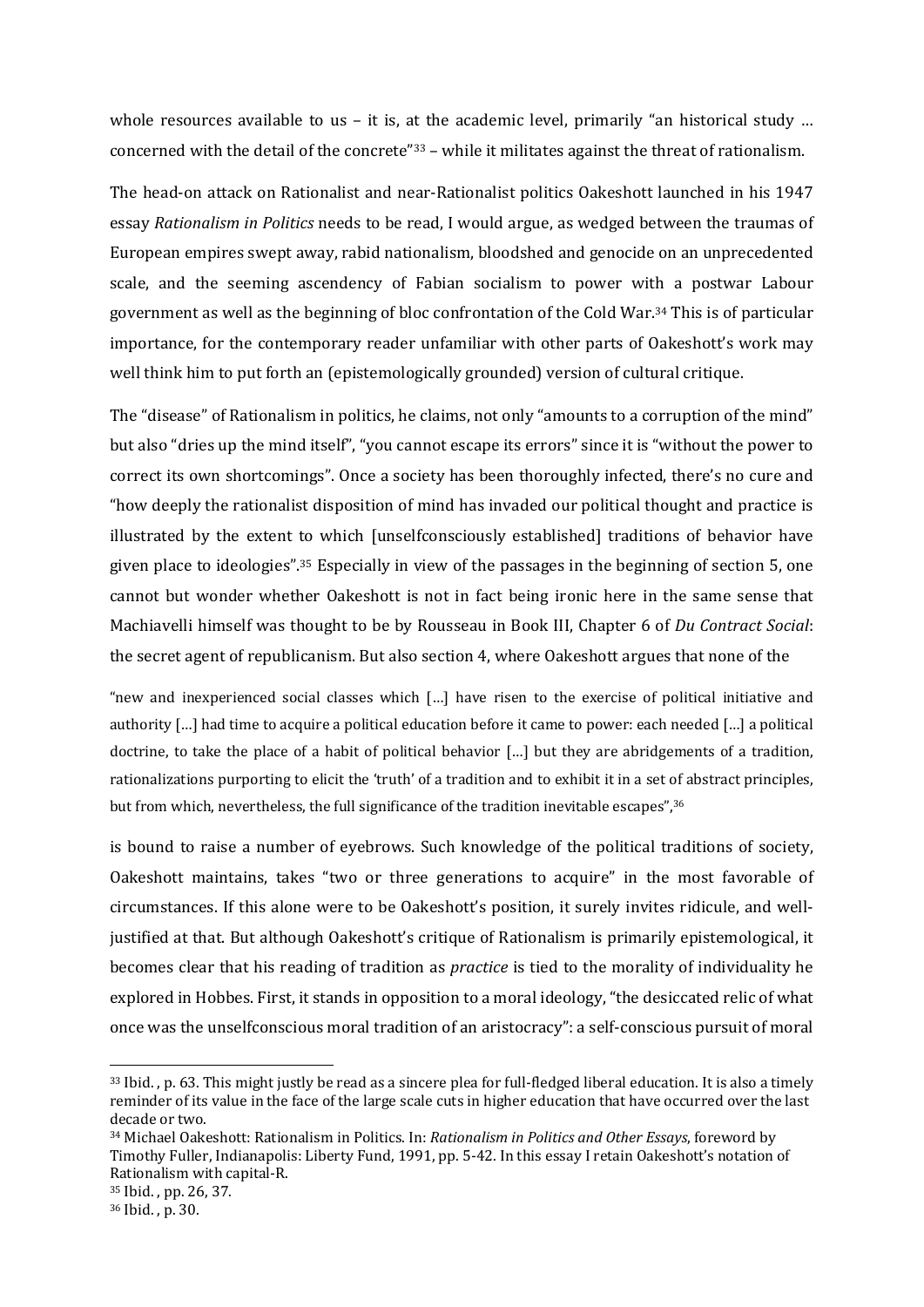ideas no longer "suspended in a religious or social tradition" or "belonging to a religious or a social life" and, thus, without any real moral significance.<sup>37</sup>

The more sympathetic reader, familiar with *Experience and its Modes*, will undoubtedly grasp the similarity of concerns driving Oakeshott's inquiry in *Rationalism* in *Politics*. As Steven B. Smith put it, his entire work can be considered as a "sustained reflection on a single problem: the relation of reason and the moral life [... and] at the core of Oakeshott's moral theory is the concept of experience."<sup>38</sup> Secondly, in *On Being Conservative* Oakeshott distances himself from the Burkean need to place absolute value in certain social edifices and general ideas such as the free play of human choice or private property in the guise of a natural right (and thus somewhat contradicts what he had written nearly a decade earlier), which he thinks is unnecessary and pretentious. Equally implausible is the assumption that "those who rule are endowed with a superior wisdom which discloses to them a better range of beliefs and activities and which gives them authority to impose upon their subjects a quite different manner of life."39 Oakeshott does not simply criticize the application of abstract principles to human affair but the failure to appreciate that science and practice (but also history and aesthetics) are distinct modes of human experience and none of these can be privileged over the others. Politics thus poses not merely problems of technique calling for the advancement of managerial solutions informed by science. Jesse Norman is right to point out that, contrary to Burke, Oakeshott's is not a social conservatism of value but a liberal one of disposition. It is not the duty of those in public authority to preserve the social order because it is a reservoir of value but "the task of government is to generalise that disposition and so preserve man's freedom to pursue his own projects without interruption or oppression."<sup>40</sup>

This individualism and the particular cast it received by Oakeshott's interpretation of Hobbes, I believe, is key to understanding what might otherwise appear as aristocratic disdain for the newly enfranchised masses. The *uomo singolare* who emerged first in Italy and "whose conduct was marked by a high degree of self-determination and a large number of whose activities expressed personal preferences" in fact turned out for most of the newly created modern men plugged from the "familiar anonymity of communal life" a burdensome enterprise since they could not transform their personal identity into an individuality. The historical emergence of human individuality thus did not only create the individual but also the "individual *manqué*", not as an

<sup>&</sup>lt;sup>37</sup> Ibid., p. 41.

<sup>38</sup> Steven B. Smith: Practical Life and the Critique of Rationalism. In: *The Cambridge Companion to* Oakeshott, ed. by Efraim Podoksik, Cambridge: Cambridge University Press, 2012, p. 131. 39 Michael Oakeshott: On Being Conservative. In: *Rationalism in Politics and Other Essays*, foreword by 

Timothy Fuller, Indianapolis: Liberty Fund, 1991, pp. 407-437, p. 427. <sup>40</sup> Jesse Norman: Burke, Oakeshott and the Intellectual Roots of Modern Conservatism. [Oakeshott Memorial Lecture], November, 12 2013.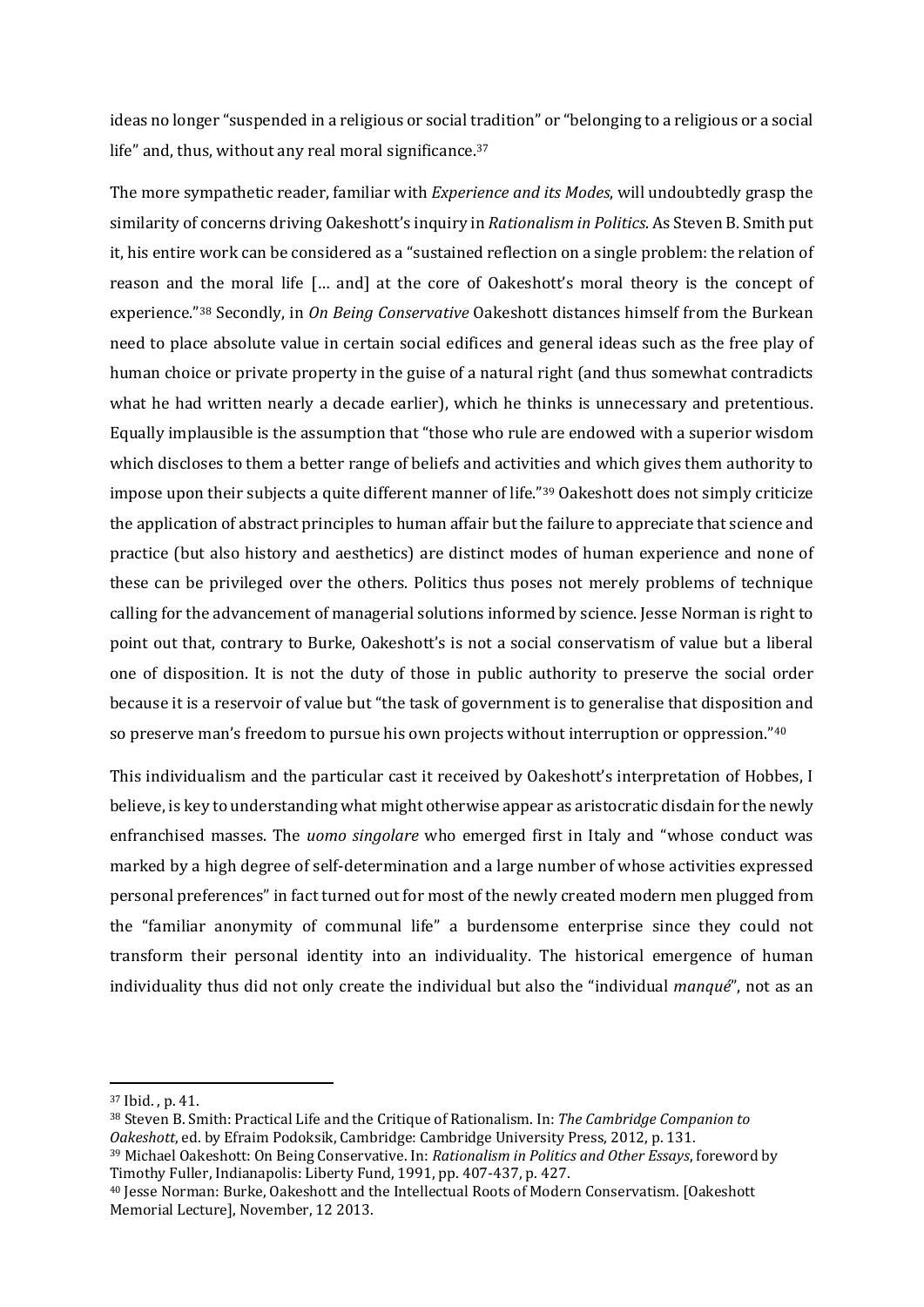relic of a past age in the individual's tow but a modern character in his own right.<sup>41</sup> As a consequence, the masses as they appear in European history, Oakeshott claimed, were not composed of individuals, "they are composed of 'anti-individuals' united in a revulsion from individuality." Anti-individualism thus established itself as "one of the major dispositions of the modern European moral character" and the "mass man" had no disposition to become an individual.<sup>42</sup> And to deliver the final blow in the face of all progressives, he dryly remarks that

"what, in fact, prevented him [the anti-individual] enjoying the rights of individuality (which were as available to him as to anyone else) was not his 'circumstances' but his character – his 'anti-individuality'. The rights of individuality were necessarily such that the 'mass man' could have no use for them. [...] In short, the right he claimed, the right appropriate to his character, was the right to live in a social protectorate which relieved him of the burden of 'self-determination'."43

If, for whatever reasons, one's aim was to split wide open Oakeshott's later work and administer a scaring critical reassessment, *The Masses in Representative Democracy* surely must be seen as an invitation.

I think it evident, however, that the kind of abstract principles which Oakeshott denounces as progeny of Rationalism - such as Locke's 1690 Second Treatise of Civil Government, the 1776 *Declaration of Independence* of the thirteen state of America or the 1789 *Declaration of the Rights of Man and of the Citizen* – have become a constitutive part of how we understand ourselves as human beings, that is, an essential and irreducible part of our political tradition. His peculiar argument for the recovery of our lost tradition becomes intelligible by understanding it as hermeneutically inspired by the Straussian distinction between esoteric and exoteric teaching which Oakeshott had put to use in the *Introduction* to *Leviathan* a year earlier in order to clear away perceived inconsistencies in Hobbes's moral philosophy. This might also explain Oakeshott's own misunderstanding regarding the forms of knowledge constitutive of the genuine activity of politics, as he envisioned it. The practical knowledge destroyed by Rationalism cannot be recovered as the potentiality of acquiring this knowledge and forming corresponding sets of belief is no longer available to people and, even if it could be recovered, it would no longer provide guidance through those people's social world, nor could have a part in forming it.

#### Morality and the Ethical Life

<sup>41</sup> Michael Oakeshott: The Masses in Representative Democracy. In: *Rationalism in Politics and Other Essays*, foreword by Timothy Fuller, Indianapolis: Liberty Fund, 1991, pp. 365, 371. <sup>42</sup> Ibid. , pp. 371, 373, 376‐377.

<sup>43</sup> Ibid. , p. 378.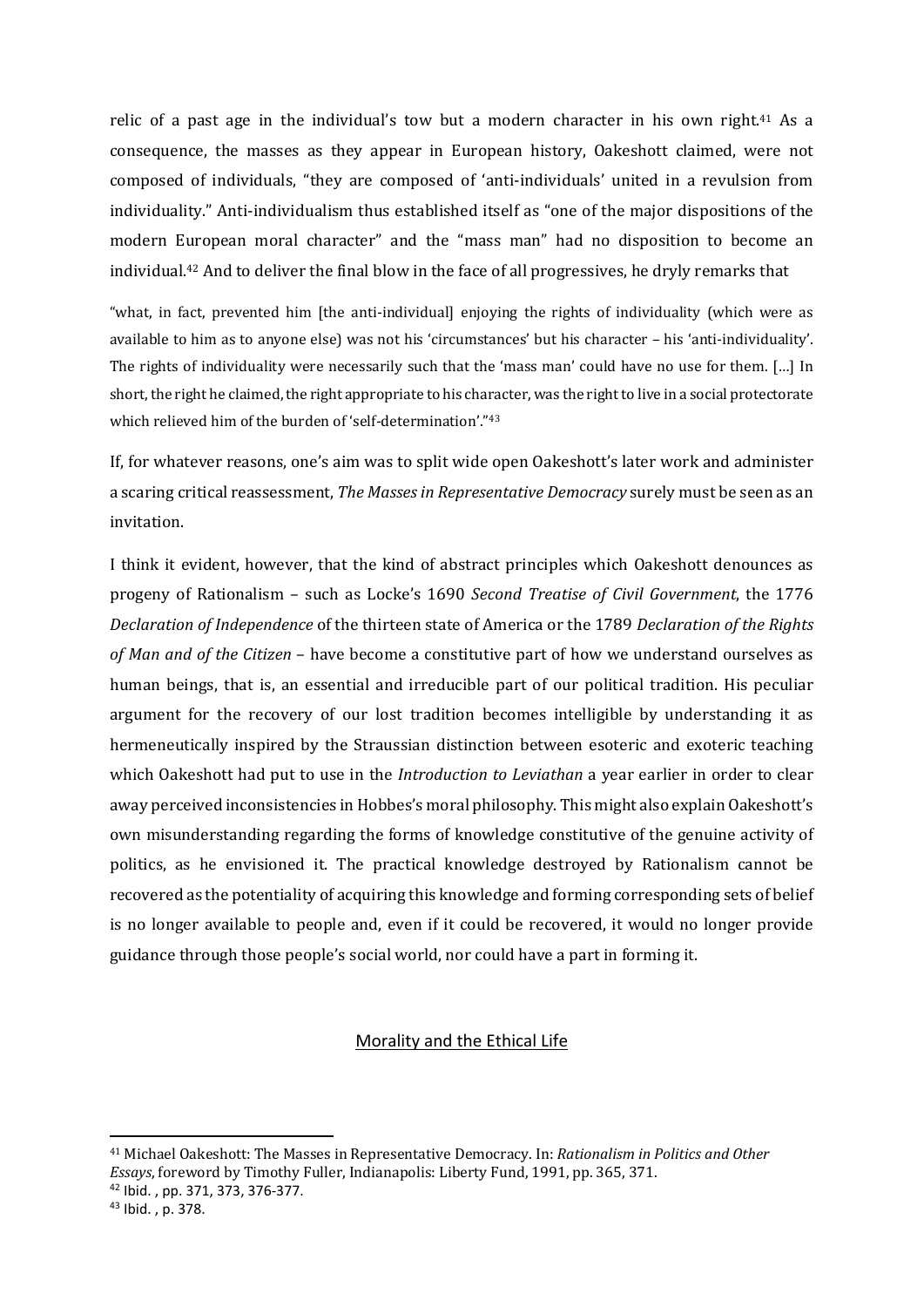It should have become clear from the preceding sections that Oakeshott was a moral particularist and the standard for moral reasoning, as he understood it, was not some abstract universal rule but the degree of coherence with the concrete tradition within which that reasoning occurred.<sup>44</sup> He was not expressing a conservatism of rootedness, unselfconscious traditional conduct and hostility towards reflection. Probing one's own tradition is a key prerequisite for any meaningful political education, not least because, as Bernard Williams pointed out, it matters a great deal in what way past conceptions of justice and legitimations of hierarchy in earlier societies are seen as either discredited or providing historical continuity.

In this section I attempt to read Oakeshott's position through the particular lens provided by Williams in *Ethics* and *the Limits of Philosophy* as well as a later essay on philosophy as a humanistic discipline.<sup>45</sup> This might well strike some as a contradiction in terms but generates, I believe, relevant insights beyond the question of what Oakeshott's position really was. Although there's scant reference to Oakeshott in Williams's work, in his 1972 essay *Knowledge and Reasons* Williams recognizes the distinction between propositional and practical knowledge as "genuine" and ineliminable, neither sort of knowledge being reducible to the other". But it does not follow from this that what is not rooted in practice, is "in *that* sense theory" and Williams thinks that this idea has generated serious confusion on the part of Michael Oakeshott in *Rationalism in Politics*.<sup>46</sup>

What Bernard Williams has called the *absolute conception* of the world helps to illuminate this misunderstanding.<sup>47</sup> Science might describe the world *as it is in itself*, that is, give a scientific – not a factual – representation of it, one which is to the largest possible extent independent of the local perspectives or idiosyncrasies of the enquirer. A representation that Williams called the absolute conception. Whether such conception is at all attainable or coherent is of course epistemologically much disputed and Hilary Putnam finds it hard to see why science would at all need to converge in the direction of an absolute conception, just one single explanatory picture of the world.<sup>48</sup> But much of the history of Western science, especially its inherent notion of progress, undeniably

<sup>&</sup>lt;sup>44</sup> Steven B. Smith has further pointed out that Oakeshott, rather than being a relativist, is above all a moral pluralist who understands moral traditions as complex, attaches value to different moral voices and rejects the notion that specific features of a moral tradition could be privileged over others as imposing "an intolerable dullness and uniformity on the richness and variety of life." See Steven B. Smith: Practical Life and the Critique of Rationalism. In: *The Cambridge Companion to Oakeshott*, ed. by Efraim Podoksik, Cambridge: Cambridge University Press, 2012, pp. 131-152, here 140-141.

<sup>45</sup> Bernard Williams: *Ethics and the Limits of Philosophy*. Cambridge, Mass.: Harvard University Press, 1985; and Philosophy as a Humanistic Discipline. In: *Philosophy*, 75, October 2000, pp. 477‐496, reprinted in *Philosophy as a Humanistic Discipline*. Princeton and Oxford: Princeton University Press, 2006, pp. 180-199. 

<sup>&</sup>lt;sup>46</sup> Bernard Williams: Knowledge and Reasons. In: *Philosophy as a Humanistic Discipline*. Princeton and Oxford: Princeton University Press, 2006, pp. 47-56, direct quotes at p. 47, italics in the original. 47 Here and in the following I heavily draw from Bernard Williams: *Ethics and the Limits of Philosophy*. 

Cambridge, Mass.: Harvard University Press, 1985, esp. pp. 133-139, and Bernard Williams: Philosophy as a Humanistic Discipline. In: *Philosophy*, 75, October 2000, pp. 477-496.

<sup>48</sup> Hilary Putnam: Objectivity and the Science/Ethics Distinction. In: *Realism with a Human Face*. Cambridge, Mass.: Harvard University Press, 1992, p. 170.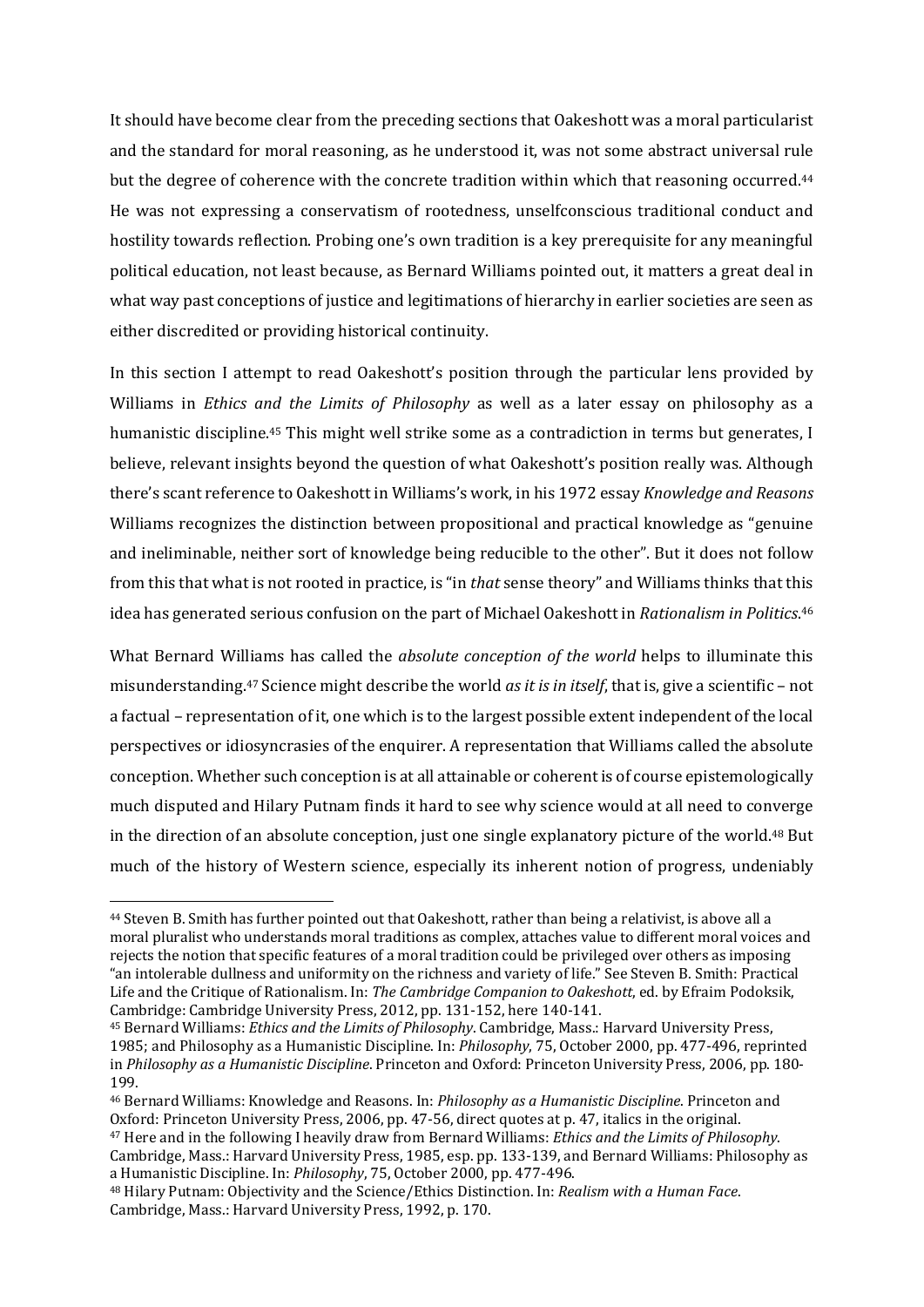appears as an exercise in convergence. Be that as it may, in the present context the important point is another:

When reflecting on our conceptualisation of the world, it is possible to recognise from inside that very conceptualisation that some of the concepts and representations of the world are to a greater degree dependent than others on our perspective and particularities of apprehending things. Many of our everyday intellectual, social, political and other activities evolve from and require concepts and explanations which are deeply rooted in our local practices, our culture, and our history. Concepts that cannot be replaced by such minimally perspectival conceptions we might share with all of humanity. It is thus wrong to suppose that, even though our conceptions of the world are bound by our history, practices, and culture, they are all equally local or perspectival, thereby disallowing to contrast the concepts of physics and the concepts of politics or ethics. It is equally wrong to suppose that if such differentiation could be established, and one set of these concepts could be shown to be potentially universal, then it follows from this that those potentially universal concepts somehow intrinsically trump the more locally and historically grounded.

In both cases, the scientific and the ethical, convergence must – irrespective of whether it actually occurs – be understood differently. Actual convergence in the sciences can at least ideally be explained as having been guided by how things anyway are, whereas in the area of the ethics such hope cannot but remain frustrated. Agreement on how satellites are best flown into space entails a different sort of consensus than the approval or disapproval of the death penalty. Within the ethical sphere, an absolute conception of the world remains as much erroneous as inadequate in attempting to conflate two distinct epistemological spheres. This is, of course, not synonymous with Oakeshott's distinction between technical knowledge and practice but corresponds well enough. For my purpose here I believe it sufficient to note that Williams' distinction between ethical and scientific concepts amounts to the realization that our ethical descriptions (especially that of one human community as opposed to another) are indeed parochial. This should be both unsettling and relativize our confidence in our own ethical vocabulary<sup>49</sup> and, hence, it cannot remain without effect on our first-order ethical judgements.

Williams nevertheless does not mean to imply by it that ethical statements cannot have a truth value or, on a more general level, that there cannot be ethical knowledge, even if those who try to settle such epistemological questions would think it little better than a layman's conception or indeed a case of bad pragmatism, an allusion Ronald Dworkin has repeatedly made to the views Rorty expressed on the subject.<sup>50</sup> Ethical statements cannot be categorically true, even if it would make the lives of people, politicians and indeed many philosophers easier. They are contingent on

<sup>&</sup>lt;sup>49</sup> Here I follow Richard Rorty's use of that term in *Contingency, Irony and Solidarity*. Cambridge:

Cambridge University Press, 1989.

<sup>50</sup> See Ronald Dworkin: *Justice in Robes*. Cambridge, Mass. and London: Belknap Press, 2006, pp. 36-41.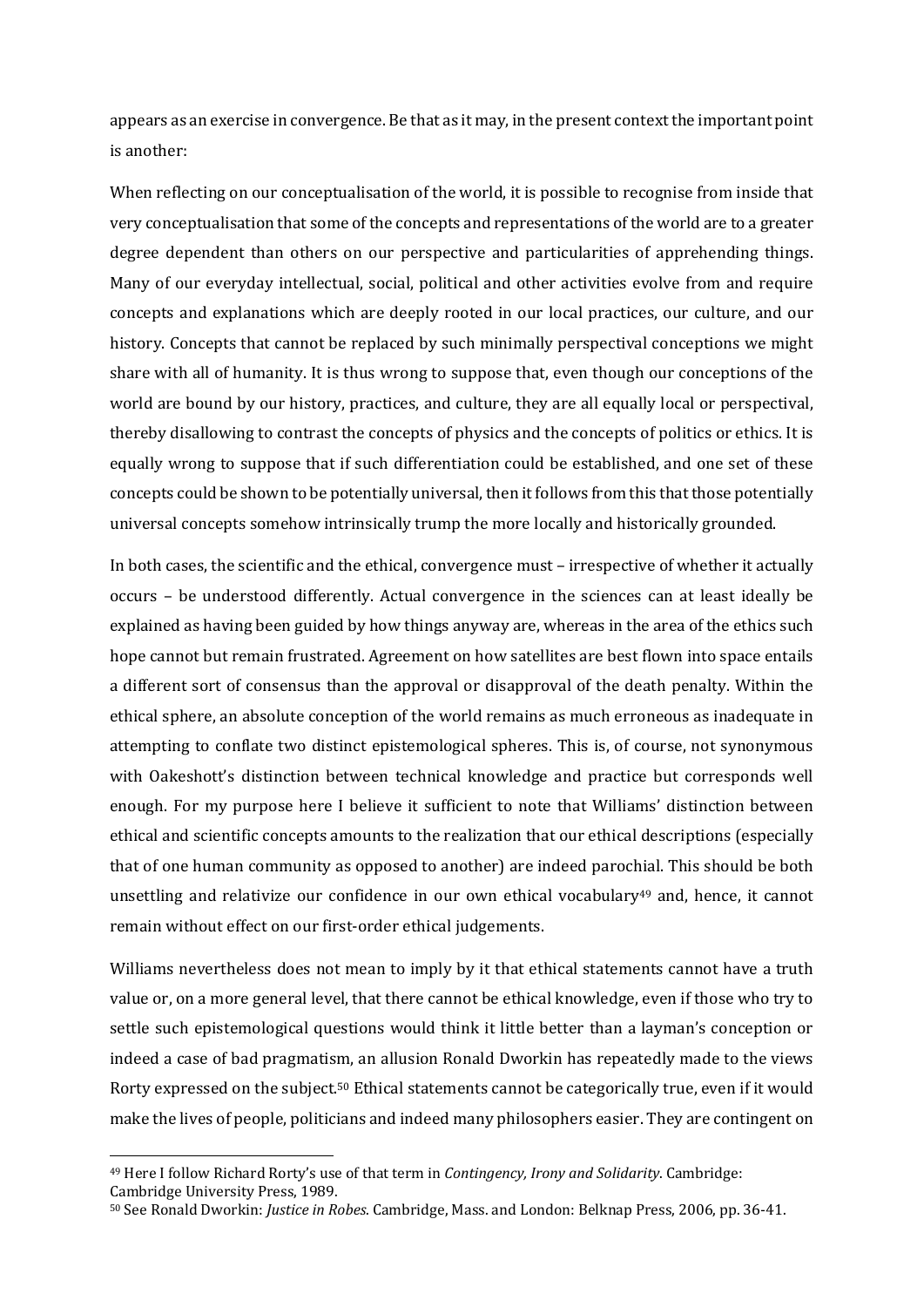the acceptance of a certain set of beliefs, social practices, and public interpretation of those beliefs. The central question regarding the relation of ethical knowledge and political activity is, thus, not the philosophically inspired one of how ethical knowledge is possible (a question to which we might hope to find a kind of a priori answer absolving us from the messiness of real world contexts and that allows to bypass the historical conditions that gave shape to them). Rather than attempting such escape from history, thinking about the relation of ethical knowledge and political activity requires the historicization of social practices and self-images that give rise to the kind of beliefs that people consider both true and justified.

Ethical concepts can provide decisive reasons for action  $-$  as when giving away spare change to the homeless – or they can be outweighed by other reasons that prevent them from becoming action-guiding. At the same time, actions, irrespective of the type or set of reasons that motivate them, can impact on either our, the other's, or indeed both our thick ethical concepts. Because of the way these are tied to matters of identity, of what we understand ourselves to be, purely economically motivated actions, for example, can seem to threaten our beliefs and the ways we make our judgements, indeed our way of life. It is not hard to recognize the potential for group conflict in this. It is here that Williams' distinction between the ethical and the scientific helps us see that not all pieces of knowledge can be combined into a larger body of knowledge, that it is precisely the thick ethical concepts that sometimes evade translation or are incommensurable.<sup>51</sup> Even the most sophisticated of rational choice accounts of behaviour, for example, must fall short of incorporating such distinction within their methodological apparatus.

People's thick ethical concepts (as opposed to another community's concepts whether distant in place or time) often are characterized by an *unwieldy singularity* in meaning ineliminably tied to practice that might not permit an observer to apply them in the same deep and substantial sense. The case for "irreducibly social goods" Charles Taylor makes in his *Philosophical Arguments* aims at this "peculiar strong relation" that presupposes and requires a particular background of shared meanings and practices, but it is slightly off target.<sup>52</sup> I cannot see how it follows form the irreducibly social conditions in which thick ethical concepts historically develop that these concepts, but not only those, also the whole culture in which they have developed, is intrinsically good: 

"To say that a certain kind of self-giving heroism is good, or a certain quality of aesthetic experience, must be to judge the cultures in which this kind of heroism and that kind of experience are conceivable options

<sup>51</sup> Bernard Williams: *Ethics and the Limits of Philosophy*. Cambridge, Mass.: Harvard University Press, 1985, pp. 142 ff.

<sup>52</sup> Charles Taylor: Irreducibly Social Goods. In: *Philosophical Arguments*. Cambridge, Mass.: Harvard University Press, 1995, pp. 127-145, 132.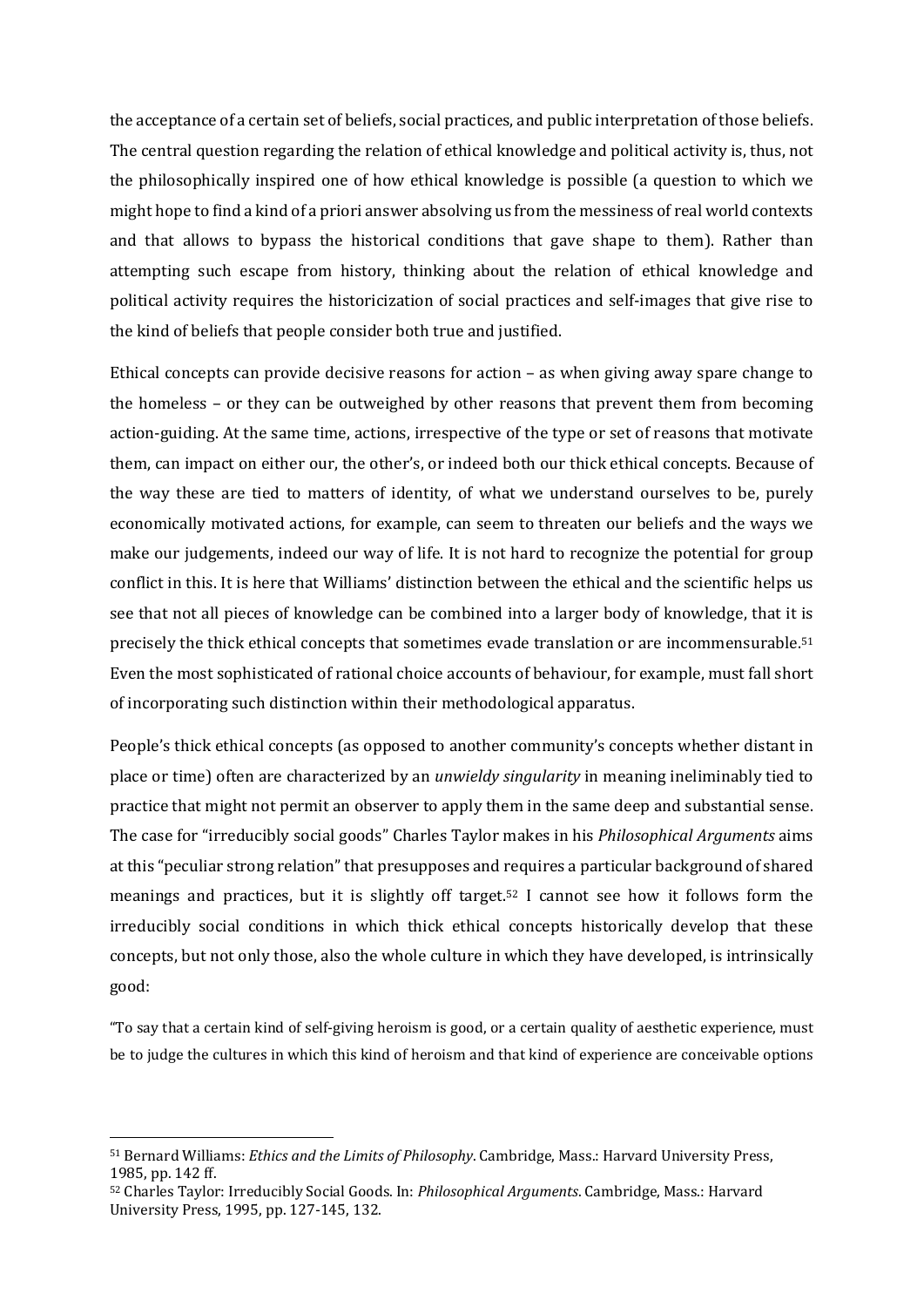as good cultures. If such virtue and experience are worth cultivating, then the cultures have to be worth fostering, not as contingent instruments, but for themselves."<sup>53</sup>

In case of people's thick ethical concepts there is a condition that needs to be satisfied in order to use those concepts. It is a matter of belonging to that culture, that is, it is a matter of belonging to a certain practice. But to judge that certain cultures are good cultures the way Taylor has in mind involves concepts on the level of reflective generality, concepts which Oakeshott would surely judge Rationalist.<sup>54</sup> Since in all societies there is some degree of reflective questioning or criticism (and it is perhaps here that Williams located Oakeshott's confusion, because this reflective criticism is not synonymous with a self-conscious deliberation over the principles of moral behaviour, with what Oakeshott termed "reflective morality"<sup>55</sup>), the relation between practice and reflection raises a question Williams phrased as follows: "Does the practice of the society, in particular the judgements that members of the society make, imply answers to reflective questions about that practice  $\left[ \ldots \right]$ ?"<sup>56</sup>

It seems sufficiently clear to me that the general answer to this question must be in the negative. It depends on the model of ethical practice we are adopting – an objectivist or a nonobjectivist one – and this, in turn, will determine whether we grant the members of a particular ethical practice to possess ethical knowledge or simply think their practice an unreflective contingent cultural artefact. The ethical knowledge in question is knowledge involved in people's making of judgements that employ their thick ethical concepts.

As Williams points out, it is the collective reference to the society that invites a comparative perspective. But comparing the ethical representations of different societies (whether distant in place or time) is an exercise that occurs on the reflective level. Likewise Taylor's judgement on the intrinsical goodness of cultures is clearly located on the reflective level and reflection, as Williams notes, characteristically disturbs and might even destroy the ethical knowledge those cultures unselfconsciously have. It is difficult to see how, at the reflective level, there can be an adequate body of ethical knowledge that would allow us to make judgements about what is worth

<sup>53</sup> Ibid., p. 137.

<sup>&</sup>lt;sup>54</sup> Williams grants that general and abstract ethical concepts within the perspective of practical reason might come to have a sort of weak objectivity in arriving at the truth about the ethical after having considered all ethical experience. Even so, Williams cannot see how reflective ethical thought could be epistemologically convincingly modelled to converge on ethical reality. It has been argued, though, that thick and thin ethical concepts might not be as different with regard to objectivity as Williams thinks. See Warren Quinn: Reflection and the Loss of Moral Knowledge: Williams on Objectivity. In: *Philosophy and Public Affairs*, 16, (Spring) 1987, pp. 195-209.

<sup>&</sup>lt;sup>55</sup> For the distinction between a 'morality of affection and behavior' and a 'morality of reflection' see Oakeshott's 1948 essay *The Tower of Babel*, reprinted in *Rationalism in Politics and Other Essays*, foreword by Timothy Fuller, Indianapolis: Liberty Fund, 1991, pp. 465-487.

<sup>56</sup> Bernard Williams: *Ethics and the Limits of Philosophy*. Cambridge, Mass.: Harvard University Press, 1985, p. 146.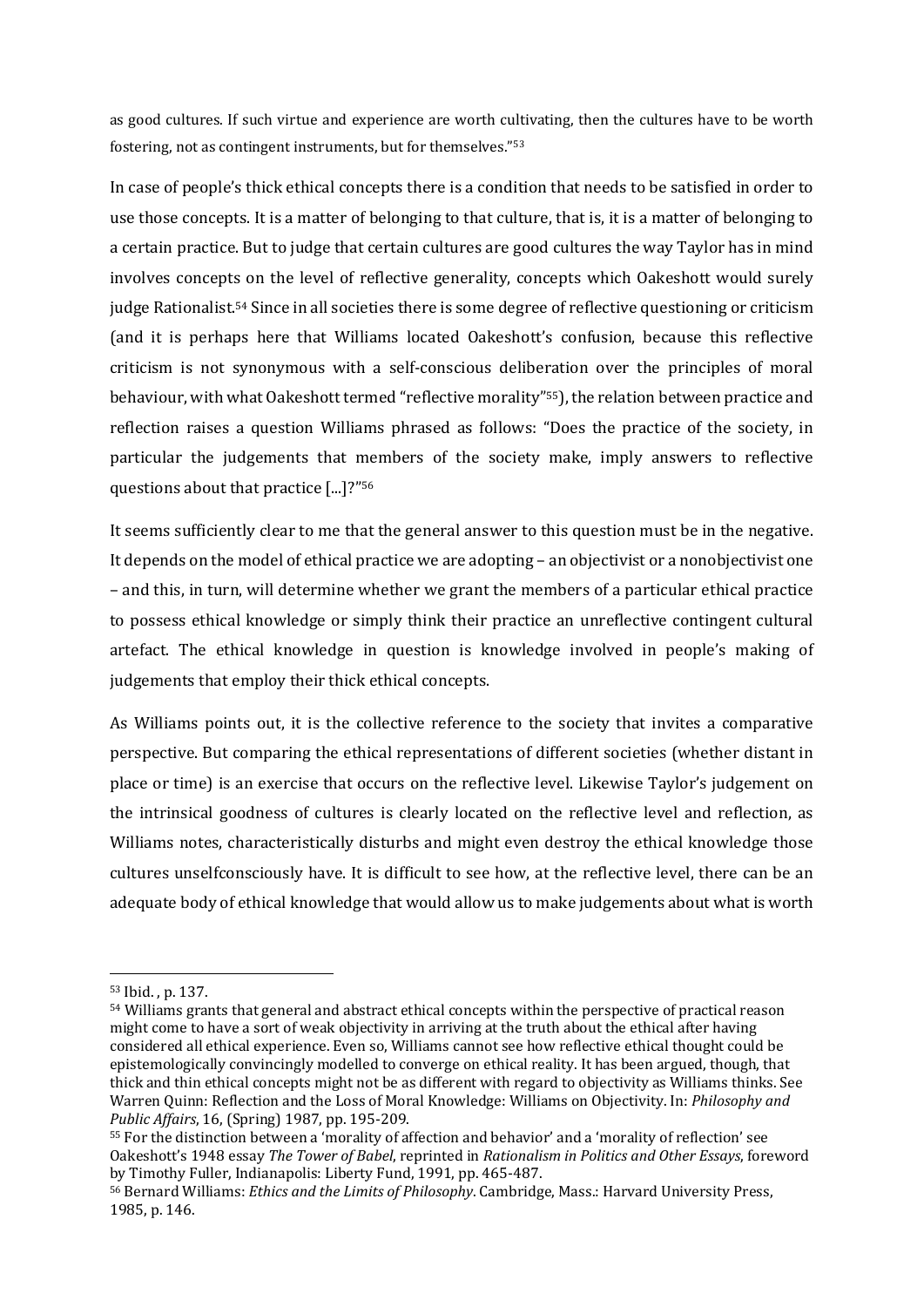cultivating.<sup>57</sup> On the contrary, if we subscribe to a nonobjectivist view of ethical practice, as Taylor would surely do, it is simply not possible at all to advance such a claim.

Fostering cultures and arguing for their member's continuation of their practices is therefore a rather strange idea. It will remain one, even if we readily acknowledge both, the irreducibly social conditions that shape such practices and subscribe to the "affirmation of ordinary life" in locating the good life for human beings not in some higher activity but "at the very center of everyday existence, in the acquisition through labour of the means to live and the reproduction of life in the family."58 

Normative ethics, understood as a set of rationally acceptable moral judgements or principles of conduct, sacrifice the integrity of a moral tradition and the wealth of moral praxis in favour of the prior classifications of certain and often competing normative ethical theories and we can see that this is precisely one of the defects that Oakeshott criticized as the produce of Rationalism.<sup>59</sup> Normative ethics, Oakeshott may have agreed, is like a sound knowledge of the technical working of an instrument without being able to play it well; and neither yet makes a musician. It is thus important to look at the history of our own ethical concepts and view their content as an often contingent historical phenomenon. As Williams pointed out, a reflective stance towards our own ethical concepts must involve such historical understanding. Even conceptual description is not self-sufficient and attempts to derive our concepts a priori from universal conditions of human life are likely to leave unexplained many important features for understanding one's own concepts.<sup>60</sup> Though we are shaped by them, we are not chained to them and I think it is safe to say that we have stopped a long time ago believing that reason can instruct us both as to what our true end is and how to reach it, even if some endeavours of neuroscience still seem inclined to uphold the universality and categorical character of certain rules of reason. What Oakeshott called the morality of reflection, as much as the effects of Rationalism in politics he so adamantly criticised, both carry within them much more of the "rhythm and continuity" of society than he was prepared to acknowledge.

Political choices and their justification must be viewed as social phenomena rather than something that depends on the relation of our knowledge claims to reality. Since that message is a historicist one, political philosophy must win its game on a bigger field than the realm of reason provides. Only then will its inquiries be able to voice more than theory immanent criticism that is

<sup>&</sup>lt;sup>57</sup> See Ibid., p. 148.

<sup>58</sup> Charles Taylor: Irreducibly Social Goods. In: *Philosophical Arguments*. Cambridge, Mass.: Harvard University Press, 1995, pp. 127-145, 144.

<sup>&</sup>lt;sup>59</sup> See Antonio S. Cua: Reflections on Moral Theory and Understanding Moral Traditions. In: *Interpreting Across Boundaries: New Essays in Comparative Philosophy*, ed. by Gerald James Larson and Eliot Deutsch. Princeton, NJ: Princeton University Press, 1988, 280-93.

<sup>60</sup> Bernard Williams: Philosophy as a Humanistic Discipline. In: *Philosophy*, 75, October 2000, pp. 477-496.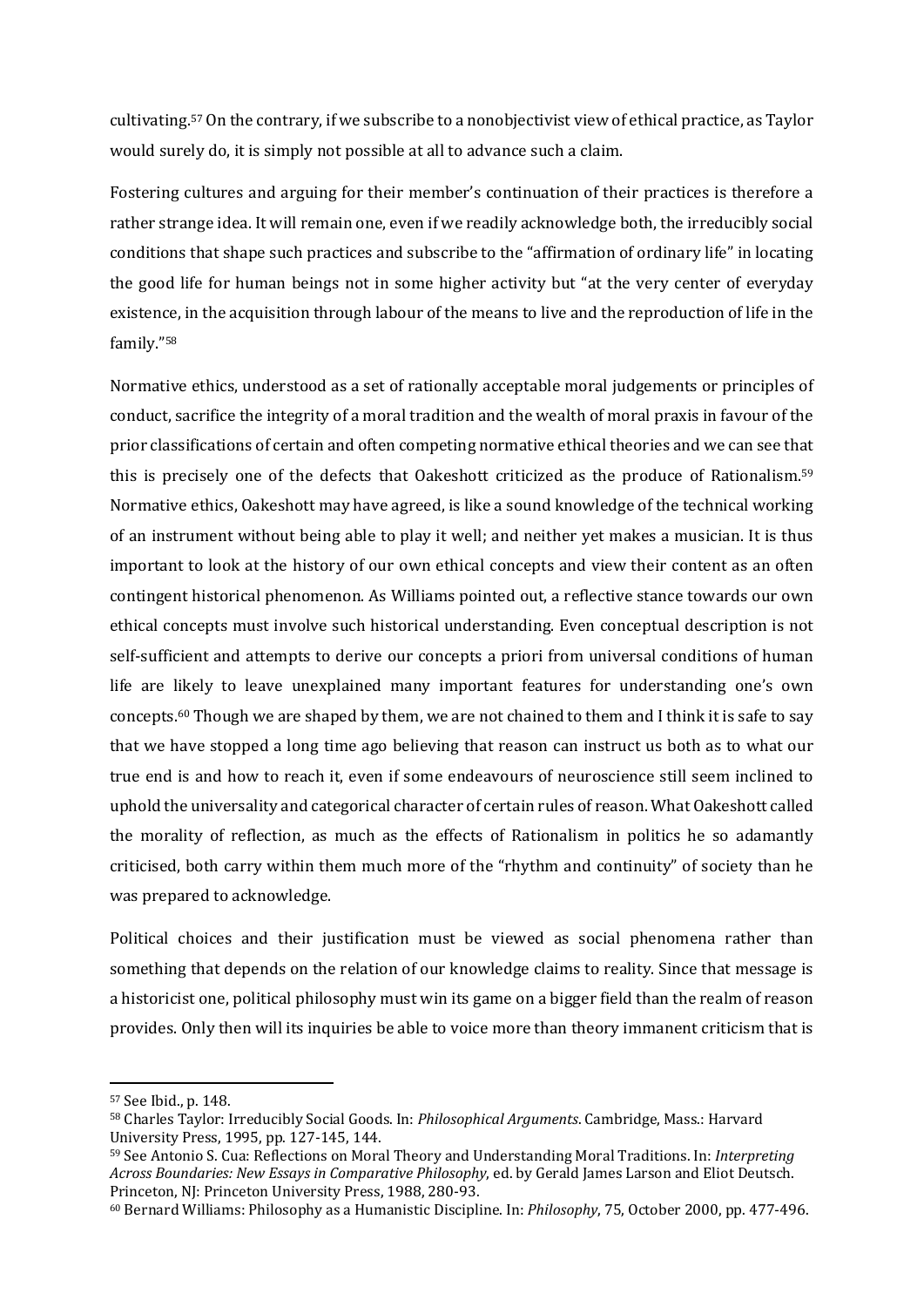of relevance only within the narrow confines of our academic departments, even though some university departments may be more spacious than others. But this argument might reflect to a greater extend my own ideas of a direction worth traveling in than it is covered by both Williams and Oakeshott. It shows – far too briefly – that, and why, certain forms of liberalism and conservatism should be viewed as equally misguided in finding ways of dealing with common challenges and why neither of these label do stick well with the Oakeshottian position.

# Neither Aesthetic nor Political

In 1976, nearly a decade after Oakeshott's retirement from his chair at the London School of Economics, Hanna Pitkin claimed that

"more profoundly than anyone since Burke, he [Oakeshott] developed for us a vision of society that might today properly be called "ecological" an awareness of the complexity and delicacy of interrelationships among institutions, customs, and ways of life. [...]He has sought to remind us of the nature of a healthy political life and to defend it against both the fragmentation of self-interested conflict and the suffocation of bureaucratic administration."<sup>61</sup>

Pitkin with her usual acuteness still provides one of the most rewarding reads on Oakeshott's work and we can now see that Oakeshott was neither the "quintessentially English gentleman scholar"<sup>62</sup> well shielded from the messy world of politics in the ivory towers of elite universities and later on by the serenity of rural life with its stone-walled fields and meadows and its scenic views of the remnants of a vanished way of life turned heritage side, nor was he a "refusenik of modern life" as some commentators continue to claim.<sup>63</sup> Self-administered village politics was not Oakeshott's implicit ideal and to classify his political thought simply as the politicization of rural aesthetics would be a gross misrepresentation. On the contrary, he had an acute awareness of the deep shifts in the ideational and political make-up of his own century and would have concurred with Williams in his assessment that it was no paradox that "in these very new circumstances very old philosophies may have more to offer than moderately new ones, and a historical story could be told to show why this is so." Oakeshott had Montaigne, Pascal, Hobbes and Hume high on the list and not just for him the problem lay in

<sup>&</sup>lt;sup>61</sup> Hanna Fenichel Pitkin: Inhuman Conduct and Unpolitical Theory: Michael Oakeshott's On Human Conduct. In: *Political Theory*, Vol. 4, No. 3 (Aug 1976), pp. 301‐320, 301‐302. 

<sup>62</sup> Jan‐Werner Müller: Re‐imagining Leviathan. In: *Critical Review of International Social and Political Philosophy*, Vol. 13, Nos. 2-3 (June-September 2010), p. 317.

<sup>63</sup> Edmund Fawcett: *Liberalism: The Life of an Idea*. Princeton, N.J. : Princeton University Press, 2014, p. 317.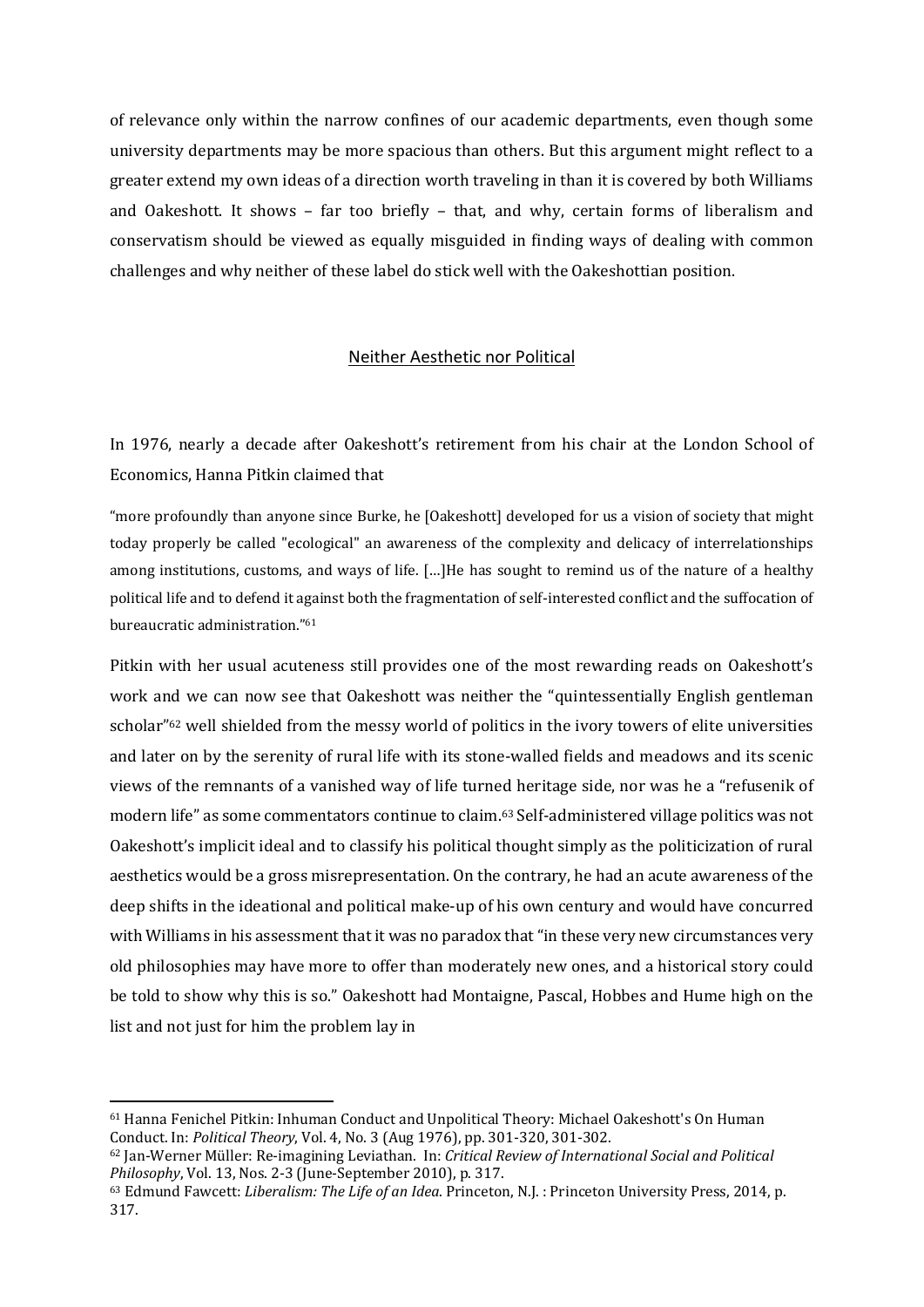"a false image of how reflection is related to practice, an image of theories in terms of which they uselessly elaborate their differences from one another, [and because] most of modern moral philosophy ... is too much and too unknowingly caught up in [the modern world], unreflectively appealing to administrative ideas of rationality."64 

# Oakeshott, however, Pitkin points out, adds

"a curious twist to a line of political theory running from Aristotle through Machiavelli and Tocqueville [...] But where the other writers in this tradition see self-determination in terms of collective self-government, Oakeshott is interested not in self-government but in obedience – obedience that is obligatory tough unchosen"65, 

and thus never seriously considered the possibility of "freedom as collective self-determination".<sup>66</sup> This, for Pitkin, is connected with Oakeshott's failure to see that "procedure is *substance*" and although the civil condition is by definition without purpose, its purely formal rules entail social and economic consequences. From it results a dilemma Pitkin phrases as follows:

"[H]e is determined to protect moral and political ideals against selfishness and cynicism. This somehow becomes equated with protecting them against economic concerns, the poor, socialism, radicalism, and participatory political action. […] The intent is to protect the integrity of these realms, their capacity to educate and ennoble us and to give our lives meaning. But the result is to empty morality and politics of all value and meaning, all significant connection with our actual lives and the cares and commitments that really move us. [...] Oakeshott has confused the aim of morality and politics with their substance."67

Pitkin's criticism notwithstanding, it seems to me that Oakeshott indeed is conservative where modes of government are concerned, but a robust liberal when it comes to questions of political authority and (moral) obligation and for him there was no inconsistency in being conservative in respect of government and "radical in respect of almost every other activity."<sup>68</sup> He had a much more sophisticated grasp on the workings of political ideologies than many contemporary scholars of conservatism. A disposition to be conservative in politics, for Oakeshott, neither presupposed certain beliefs, for example in natural law or a providential order, nor did it reflect an organic theory of human society. He acknowledged that many people disposed toward a conservative attitude in political activity have actually held such views but was adamant that "a disposition to be conservative in politics does not entail either that we should hold these beliefs

<sup>64</sup> Bernard Williams: *Philosophy as a Humanistic Discipline*, selected, edited, and with an introd. by A. W. Moore, Princeton and Oxford: Princeton University Press, 2006, pp. 197-198.

<sup>&</sup>lt;sup>65</sup> Hanna Fenichel Pitkin: Inhuman Conduct and Unpolitical Theory: Michael Oakeshott's On Human Conduct. In: *Political Theory*, Vol. 4, No. 3 (Aug 1976), pp. 310‐311, 

 $66$  The only passage I can think of where Oakeshott comes close to acknowledging a possible net gain of freedom in such arrangement is on p. 48 of *Hobbes on Civil Association*. Indianapolis: Liberty Fund, 1975.  $67$  Pitkin: Inhuman Conduct and Unpolitical Theory, pp. 314-316, italics in the original.

<sup>68</sup> Michael Oakeshott: On Being Conservative. In: *Rationalism in Politics and Other Essays*, foreword by Timothy Fuller, Indianapolis: Liberty Fund, 1991, p. 435.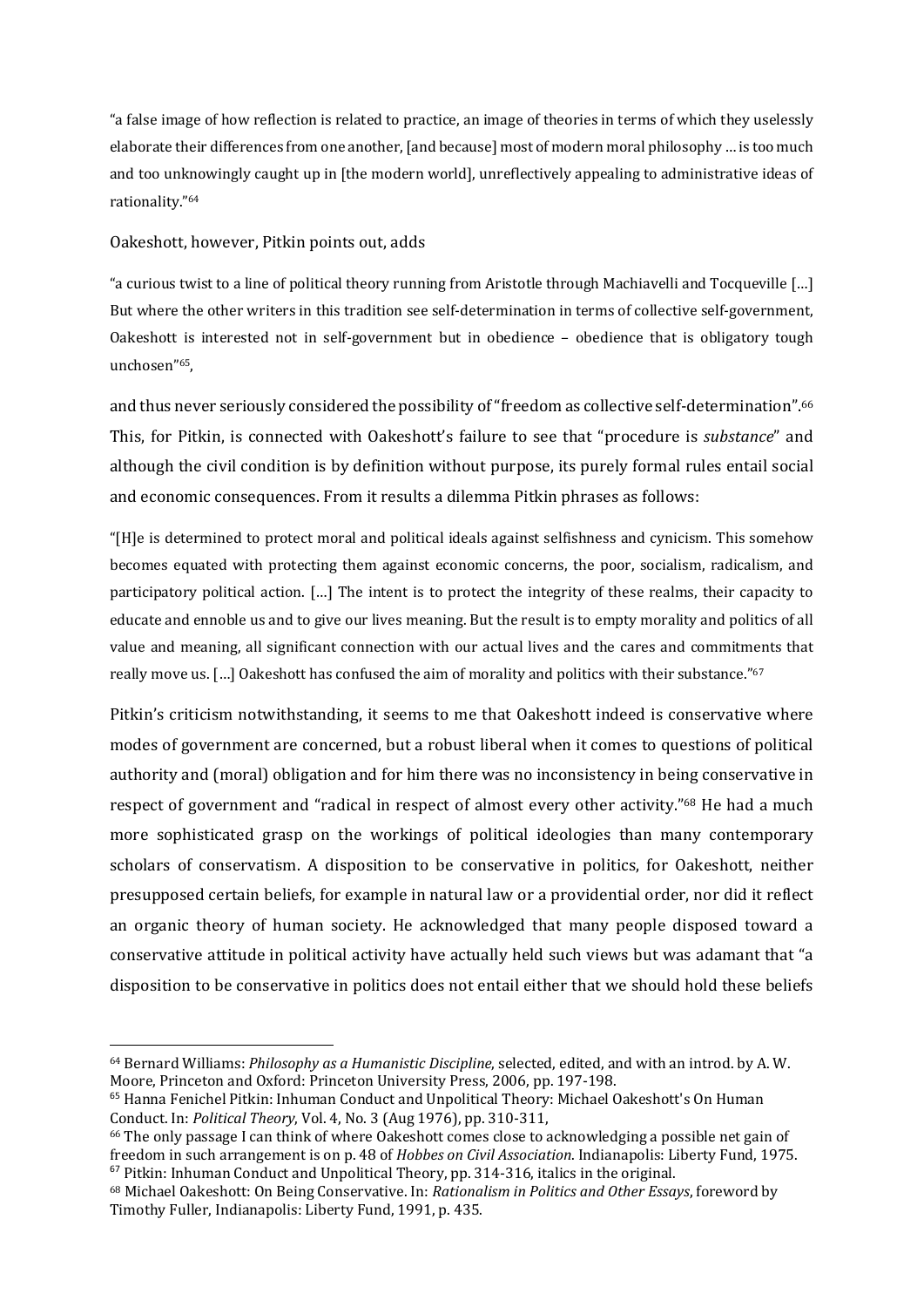to be true or even that we should suppose them to be true."<sup>69</sup> For Oakeshott these views were quite divorced from beliefs about the proper task of government and its instruments.

As Christopher Ellis and James Stimson have recently shown in their excellent study of the meaning of ideology in America, there is indeed no systematic correlation between social conservative attitudes and political preferences.<sup>70</sup> There is in fact no systematic relation between ideological self-identifications of, for example, social, cultural or religious conservatives and political choices. For ideological unaware citizens, "ideological identification is not the cause of (nor does it reflect) a political worldview or a set of issue beliefs. Instead, to the extent that it reflects anything at all, it reflects identifications quite divorced from the realm of politics and political preferences, but strongly reflective of personal orientations to private life".<sup>71</sup> As I have argued elsewhere, this calls into question those approaches bend on distilling a unifying core or presenting conservatism as a coherent body of theory and practice.<sup>72</sup>

In *On Being Conservative*, Oakeshott argued that a disposition to be conservative in respect to government, to think it inappropriate for government to be "conspicuously progressive", was preeminently a disposition of those who "have something to do and something to think about on their own account, who have a skill to practice or an intellectual fortune to make, [appropriate] to people whose passions do not need to be inflamed, whose desires do not need to be provoked and whose dreams of a better world need no prompting."73 I have a hunch that, from a more sociological perspective, what we should take Oakeshott to be saying here is that what political conservatism is often portrayed as  $-$  a reactionary, anti-modern or socially and culturally instinctively traditionalist disposition – is most likely to be found in the lower middle classes and well-educated strata of the working classes. Below that, politics as such takes on a different relevance and Peter (Pete) Dorey has pointed to the changing modes of social stratification in this regard. They are no longer based on divisions of labor but rather on divisions of leisure: "Celebrity" imitation, not social mobility, has seemingly become the goal of many poorer people, and the criterion by which they judge themselves (and each other)." This is not simply an instance of cultural critique from the left but shows how the desire for social mobility might be blunted and, in consequence, lead to "the blithe acceptance of gross inequality" with super-rich celebrities as the new "opium of the masses".74

<sup>69</sup> Ibid. , p. 423.

<sup>&</sup>lt;sup>70</sup> Christopher Ellis and James A. Stimson: *Ideology in America*, Cambridge: Cambridge UP, 2012.

<sup>71</sup> Ibid. . p. 142.

<sup>72</sup> See, for example, Corey Robin: *The Reactionary Mind. Conservatism from Edmund Burke to Sarah Palin*. Oxford: Oxford UP, 2012.

<sup>73</sup> Michael Oakeshott: On Being Conservative. In: *Rationalism in Politics and Other Essays*, foreword by Timothy Fuller, Indianapolis: Liberty Fund, 1991, pp. 434-435.

<sup>74</sup> Peter Dorey: *British Conservatism: The Philosophy and Politics of Inequality*. London: Tauris, 2011, direct quotes at pp. 170, 249.